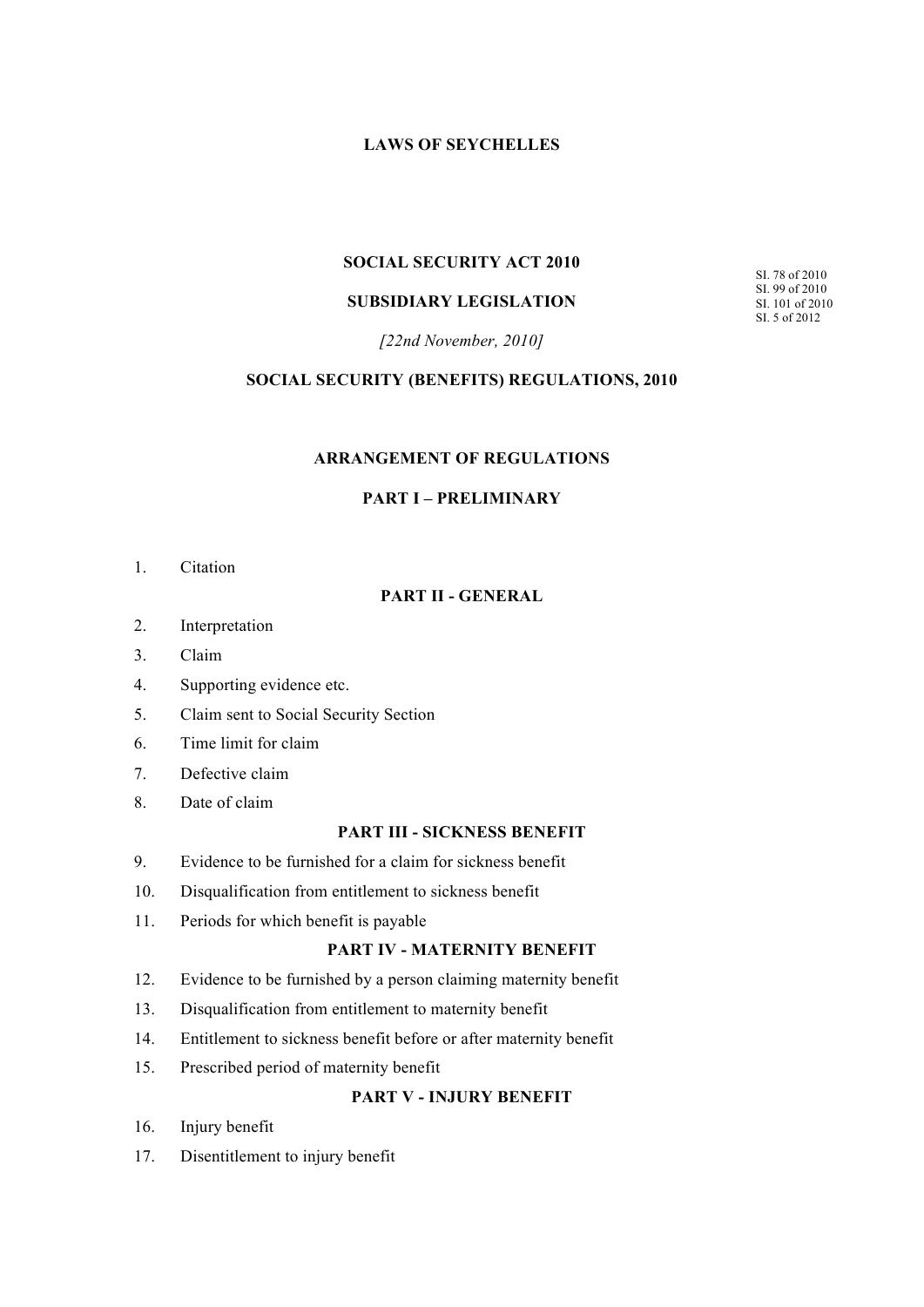- 18. Duration of injury benefit
- 19. Rate and manner of payment of compensation awarded by Court
- 20. Presumption regarding accident

# **PART VI - INVALIDITY BENEFIT**

- 21. Prescribed period for invalidity benefit
- 22. Evidence to be furnished by a person claiming invalidity
- 23. Disentitlement to invalidity benefit
- 24. Degree of invalidity for invalidity benefit

# **PART VII - DISABLEMENT BENEFIT**

- 25. Prescribed period for disablement benefit
- 26. Evidence to be furnished by a person claiming disablement
- 27. Disqualification from entitlement to disablement benefit
- 28. Degree of incapacity for disablement benefit
- 29. Review of degree of incapacity
- 30. Payment of disablement benefit in lump sum

# **PART VIII - SURVIVOR BENEFIT**

- 31. Survivor benefit
- 32. Person entitled to widow benefit
- 33. Widow pension and widowed mother pensions
- 34. Person entitled to widower pension
- 35. Industrial death pension
- 36. Evidence to be furnished by person claiming industrial death pension
- 37. Disentitlement to industrial death pension
- 38. To whom industrial death pension is payable
- 39. Qualifying period of residence for survivor benefit

#### **PART IX - FUNERAL BENEFIT**

40. Funeral benefit. S.I. 91 of 1987. Cap. 225. Sub. Leg

# **PART X - RETIREMENT BENEFIT**

- 41. Condition of residence for retirement benefit
- 42. Payment of retirement benefit to cease in certain circumstances
- 43. Child in respect of whom dependant benefit is payable

#### **PART XI - DEPENDANT BENEFIT**

44. Disentitlement to dependant benefit

# **PART XII - ORPHAN AND ABANDONED**

# **CHILD BENEFIT**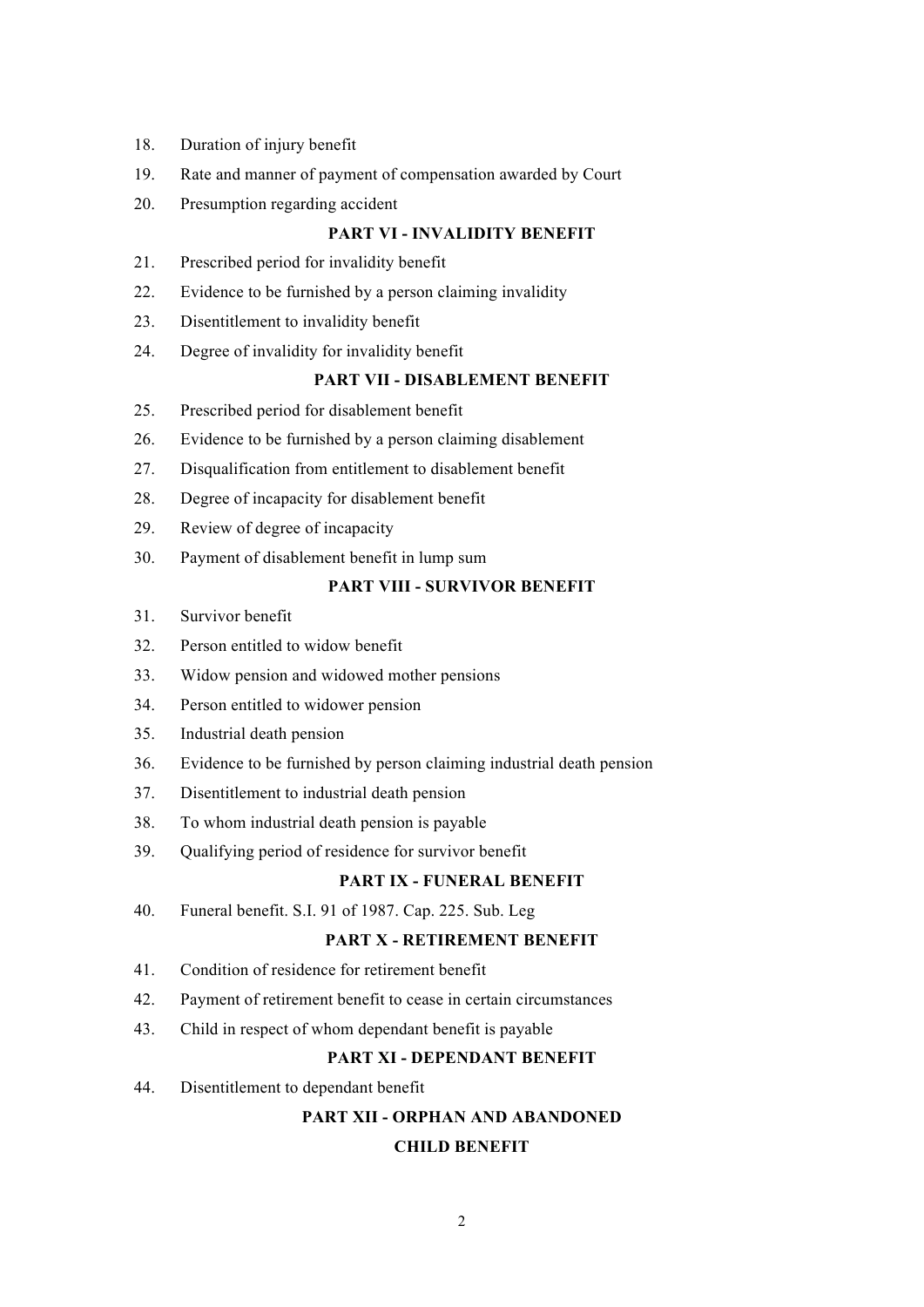45. Orphan or abandoned child over 15 years

# **PART XIII - RATES OF BENEFIT ETC.**

- 46. Rate of benefit
- 47. Limitation of entitlement to benefit
- 48. Method of payment of benefit
- 49. Determination of claims and review

# **SCHEDULE -RATES OF BENEFIT**

**1.** These Regulations may be cited as the Social Security (Benefits) Regulations, 2010.

**\_\_\_\_\_\_\_\_\_\_\_\_\_\_\_\_**

**2.** In these Regulations —

"approved form" means a form provided by the Director, or such other form which the Director may in any particular case approve, for the purpose of these Regulations;

"Business" means a business in terms of the Business Tax Act, 2009;

"confine" or "confinement" means confine or confinement for childbirth;

"invalid" means a person who is partially or totally incapable of work as a result of a disease or bodily or mental disability, other than as a result of an injury or disease which would entitle a person to claim injury benefit, which is likely to remain permanent;

"medical certificate" means a medical certificate in terms of the Social Security (Medical Certificates) Regulations, 2010;

"Social Security Section" means the public body for the time being responsible for social security.

# **ART II - GENERAL**

**3.** (1) A claim for benefit shall be made in an approved form.

(2) Where it appears to the Director that a person who has made a claim for benefit may be entitled to some benefit other than the benefit specified in the claim, the Director may treat the claim as a claim for the benefit to which the person is entitled.

**4.** A person making a claim for benefit shall, in addition to any certificate, document or evidence the person is required to furnish under any other provision of these Regulations, furnish such other certificate, information and evidence as the Director may require in any particular case, and shall, if reasonably required, attend at such place and time as the Director may require, for the purpose of the determination of a claim.

**5.** A person making a claim for benefit shall send or deliver the completed claim form together with the relevant medical certificate to the Social Security Section.

**6.** (1) Subject to regulation 7, a claim for benefit shall be submitted by the time or within the period specified in this subregulation —

(a) in the case of sickness benefit, not later than the 7th day following the final day of sickness;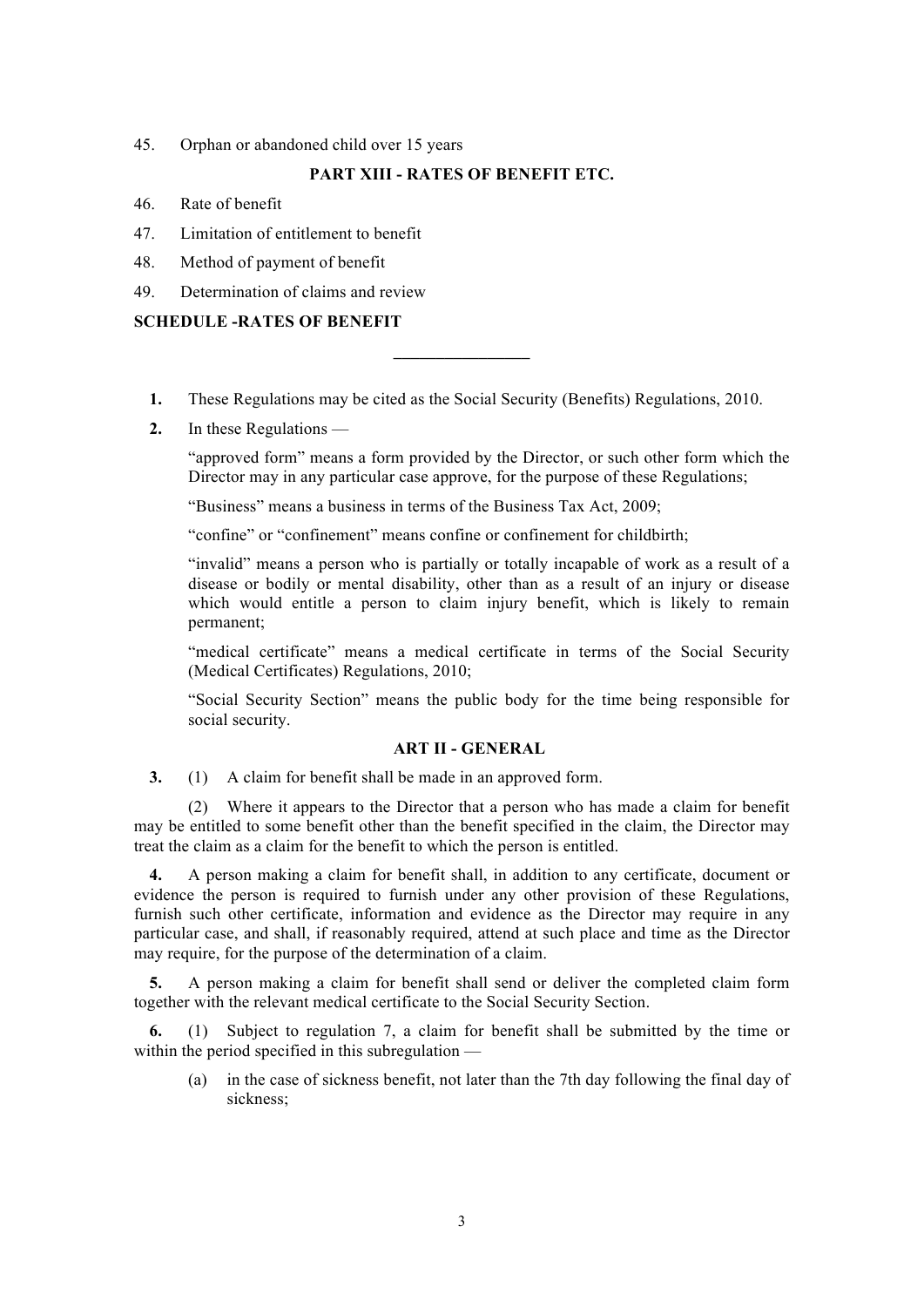- (b) in the case of maternity benefit, not earlier than 4 weeks before the week in which it is expected that the person making the claim will be confined and not later than 4 weeks after the date of confinement;
- (c) in the case of injury benefit, not later than the  $7<sup>th</sup>$  day following the final day of incapacity;
- (d) in the case of invalidity benefit, within 130 working days from the commencement of incapacity, or if the person making the claim was invalid at the age of 15 years, on attaining the age of 15 years;
- (e) in the case of disablement benefit, within 130 working days from the commencement of incapacity, or where benefit is being claimed in respect of partial disability, not later than the  $7<sup>th</sup>$  day following the final day of incapacity;
- (f) in the case of survivor benefit
	- *(i)* widow benefit, within 4 weeks of the date of death of the person covered;
	- *(ii)* widow pension, within 8 weeks of the date of death of the person covered;
	- *(iii)* widowed mother's pension, within 8 weeks of the date of death of the person covered;
	- *(iv)* widower's pension, within 8 weeks of the date of death of the person covered;
	- *(v)* industrial death pension, within 8 weeks of the date of death of the person covered;
- (g) in the case of funeral benefit, within 6 months from the date of death of the person covered;
- (h) in the case of retirement pension, within one month in which the person attains retirement age;
- $(i)$  in the case of dependant benefit
	- *(i)* where entitlement for dependant benefit arose after the person making the claim has submitted a claim for the benefit with which the dependant benefit is associated, within 8 weeks after the circumstances giving rise to entitlement to dependant benefit arose; or
	- *(ii)* in any other case, at the time the person submits a claim for the benefit with which the dependant benefit is associated;
- (k) in the case of orphan benefit or abandoned child benefit, at least 4 weeks before the date on which payment of benefit is requested.

(2) A person who fails to make a claim for benefit by the time or within the period specified for the benefit under regulation (1) shall not be entitled to receive the benefit —

- *(i)* being a benefit other than a retirement pension, for any period before the date of the making of the claim; or
- *(ii)* being a retirement pension, for any period before the beginning of the month in which the claim is made;

unless the Director, on any ground which appears to the Director to be reasonable, directs otherwise.

**7.** (1) Where a claim for benefit is referred back to the person making the claim because it is defective, the claim shall be deemed to have been made at the time when it was first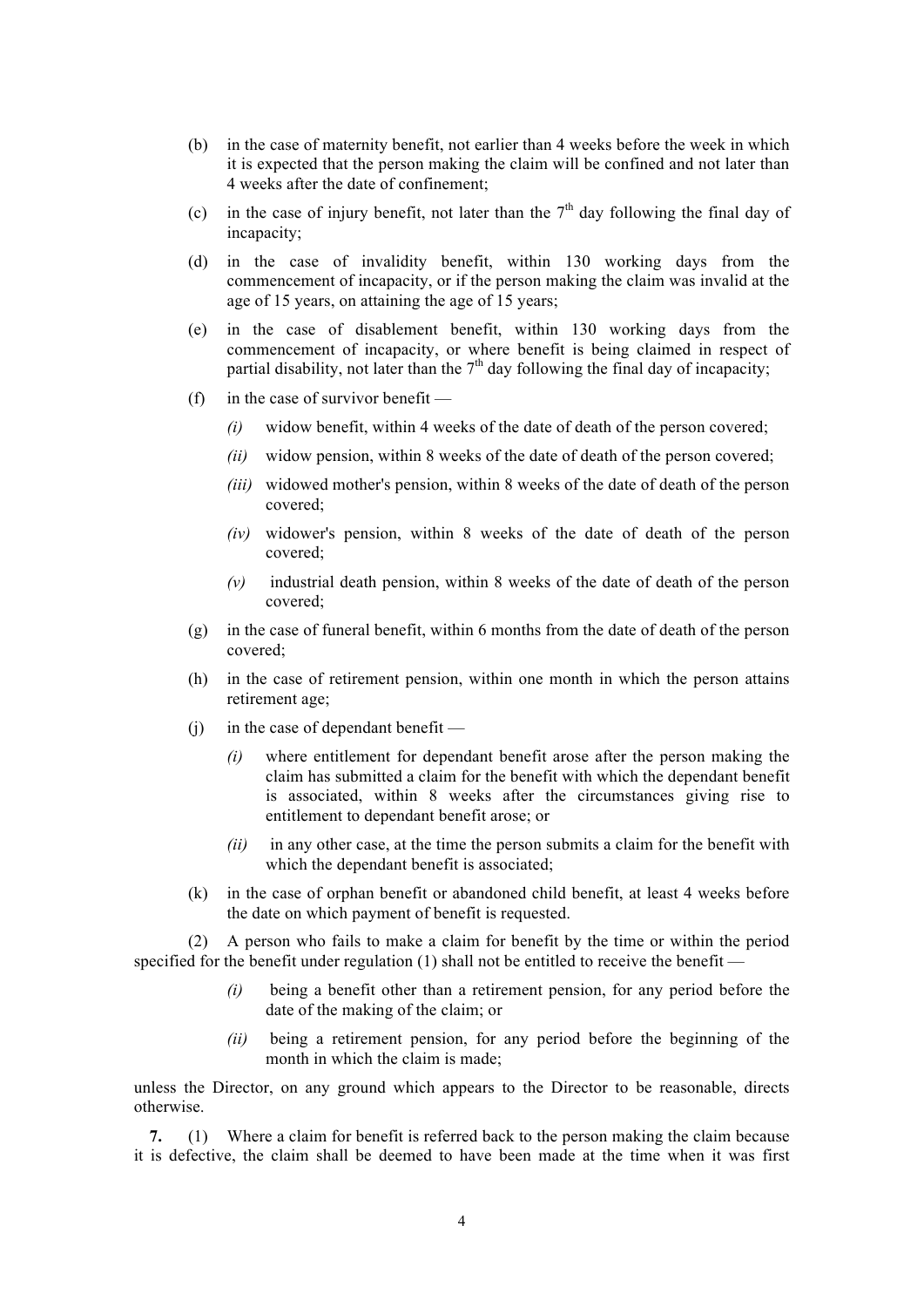received by the Director if it is received by the Director in the second instance within one month from the date on which it was referred back to the person making the claim.

(2) Subject to subregulation (1), a person who has made a claim may, at any time before a decision is made on the claim, apply in writing to the Director for permission to amend the claim and the date on which any amendment is made to the claim shall not affect the date of the claim.

(3) The Director shall not, except for any cause which appears to him to be reasonable, refuse permission applied for under subregulation (2).

**8.** For the purpose of any claim for benefit the date of a claim shall be the date on which the claim is received by the Director.

# **PART III - SICKNESS BENEFIT**

- **9.** A person making a claim for sickness benefit shall furnish the Director with
	- (a) evidence of the person's incapacity to work or the quarantine restriction imposed on the person, in accordance with the Social Security (Medical Certificates) Regulations, 2010;
	- (b) evidence to the satisfaction of the Director that—
		- *(i)* the person was in employment, as an employed person or self-employed person, on the day immediately preceding the day the person became incapacitated for work or the quarantine restriction was imposed on the person; or
		- *(ii)* the person would have been in employment, as an employed person or selfemployed person, but for the incapacity for work or quarantine restriction; and
	- (c) evidence that the person has not worked or carried on any business during any part of the period for which the person has claimed benefit.
- **10.** A person shall not be entitled to sickness benefit
	- (a) for any period the Director may decide if  $-$ 
		- *(i)* the person became incapacitated for work through the person's own misconduct;
		- *(ii)* the person fails, for any cause which the Director considers to be unreasonable, to comply with a notice by the Director requiring the person to attend for and submit to medical or other examination; or
		- *(iii)* the person wilfully behaves in any way, or indulges in any activity, which the Director believes is prejudicial to that person's health or will delay recovery, or if the person refuses to answer any reasonable question put by a medical practitioner or officer of the Social Security Section aimed at ascertaining whether the behaviour or any activity of that person is prejudicial to that person's health or would delay rehabilitation;
	- (b) in respect of any day on which the person is absent from Seychelles unless
		- *(i)* that person is absent for the purposes of receiving medical treatment which is not available in Seychelles; and
		- *(ii)* that person's absence from Seychelles is approved by the Minister.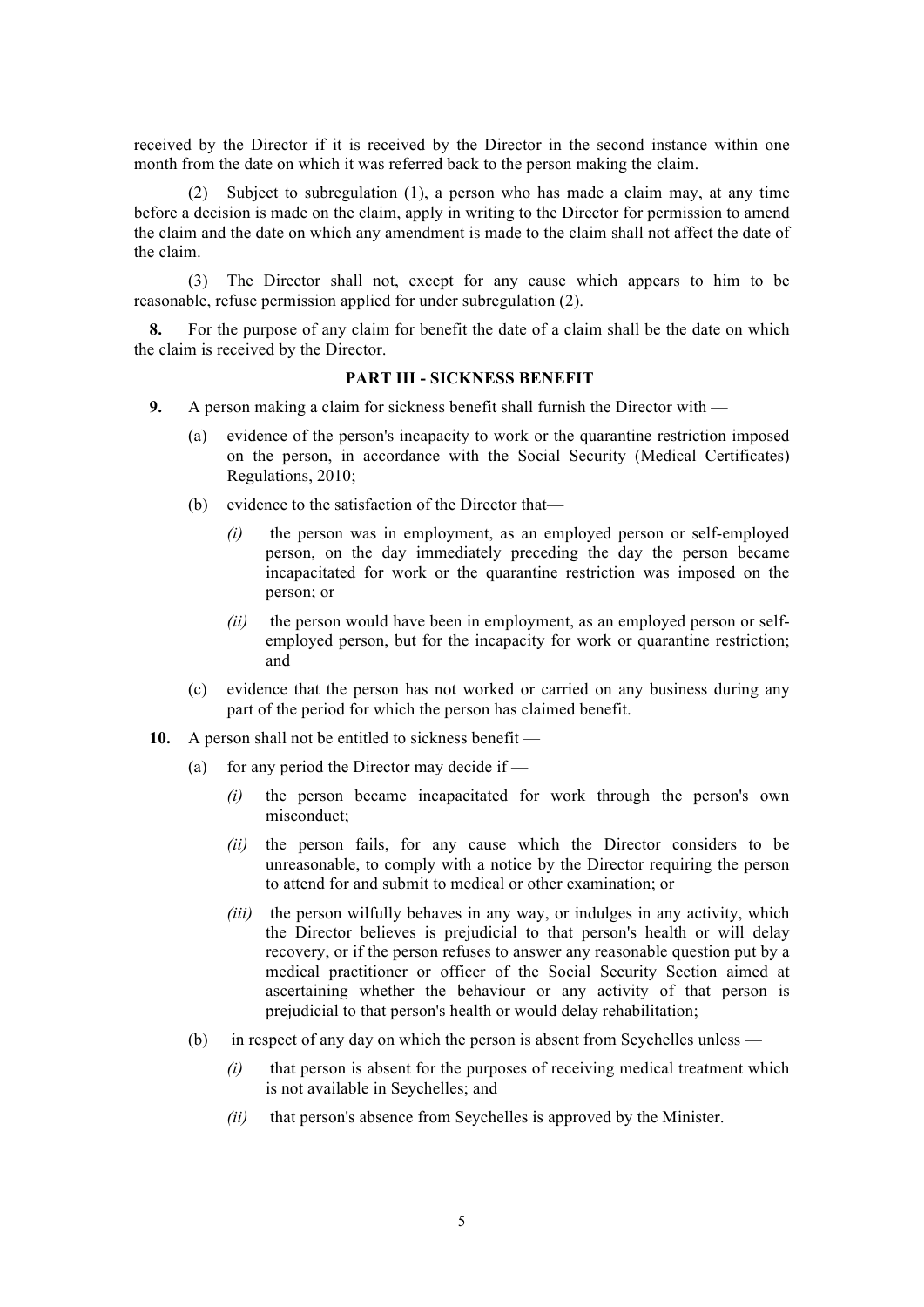**11.** Subject to these Regulations, sickness benefit shall be payable for each working day on which a beneficiary is incapable of work or is subject to quarantine restriction:

Provided that where the benefit is paid for a continuous period, the beneficiary shall cease to be entitled to benefit after a continuous period of 130 working days.

# **PART IV - MATERNITY BENEFIT**

- **12.** A person making a claim for maternity benefit shall furnish the Director with
	- (a) evidence of her confinement or expected confinement in accordance with the Social Security (Medical Certificates) Regulations, 2010;
	- (b) evidence to the satisfaction of the Director that she was in employment, as an employed person or self-employed person, on the day immediately preceding the beginning of the period for which she is claiming the benefit; and
	- (c) evidence that she has not worked or carried on any business during any part of the period for which she has claimed benefit.

**13.** A person shall not be entitled to maternity benefit in respect of any day on which she is absent from Seychelles unless —

- (a) she is absent for the purposes of receiving medical treatment which is not available in Seychelles; and
- (b) her absence from Seychelles is approved by the Minister.

**14.** Where a person is incapable of work on account of her confinement or expected confinement for any period —

- (a) immediately prior to the commencement of; or
- (b) immediately after cessation of, the prescribed period for which maternity benefit is claimed, she shall, subject to the provisions of the Act and these Regulations relating to sickness benefit be entitled to sickness benefit.
- **15.** The prescribed period for the purposes of regulation 14 weeks.

# **PART V - INJURY BENEFIT**

- **16.** A person making a claim for injury benefit shall furnish the Director with
	- (a) evidence of the degree of incapacity for work in accordance with the Social Security (Medical Certificates) Regulations, 2010; and
	- (b) evidence to the satisfaction of the Director of that person's employment status.
- **17.** A person shall not be entitled to injury benefit
	- (a) in respect of an accident which happens or disease which develops outside Seychelles;
	- (b) if the Director is satisfied that the injury suffered by the person is attributable to the person's serious and wilful misconduct:

Provided that where the injury results in the death or serious and permanent incapacity of a person, the Minister may, on consideration of all the circumstances, award industrial death pension or disablement benefit, or such part of the pension or benefit, as the Minister thinks fit;

- (c) in respect of any incapacity resulting from deliberate self- injury;
- (d) for any period that the Director may decide if  $-$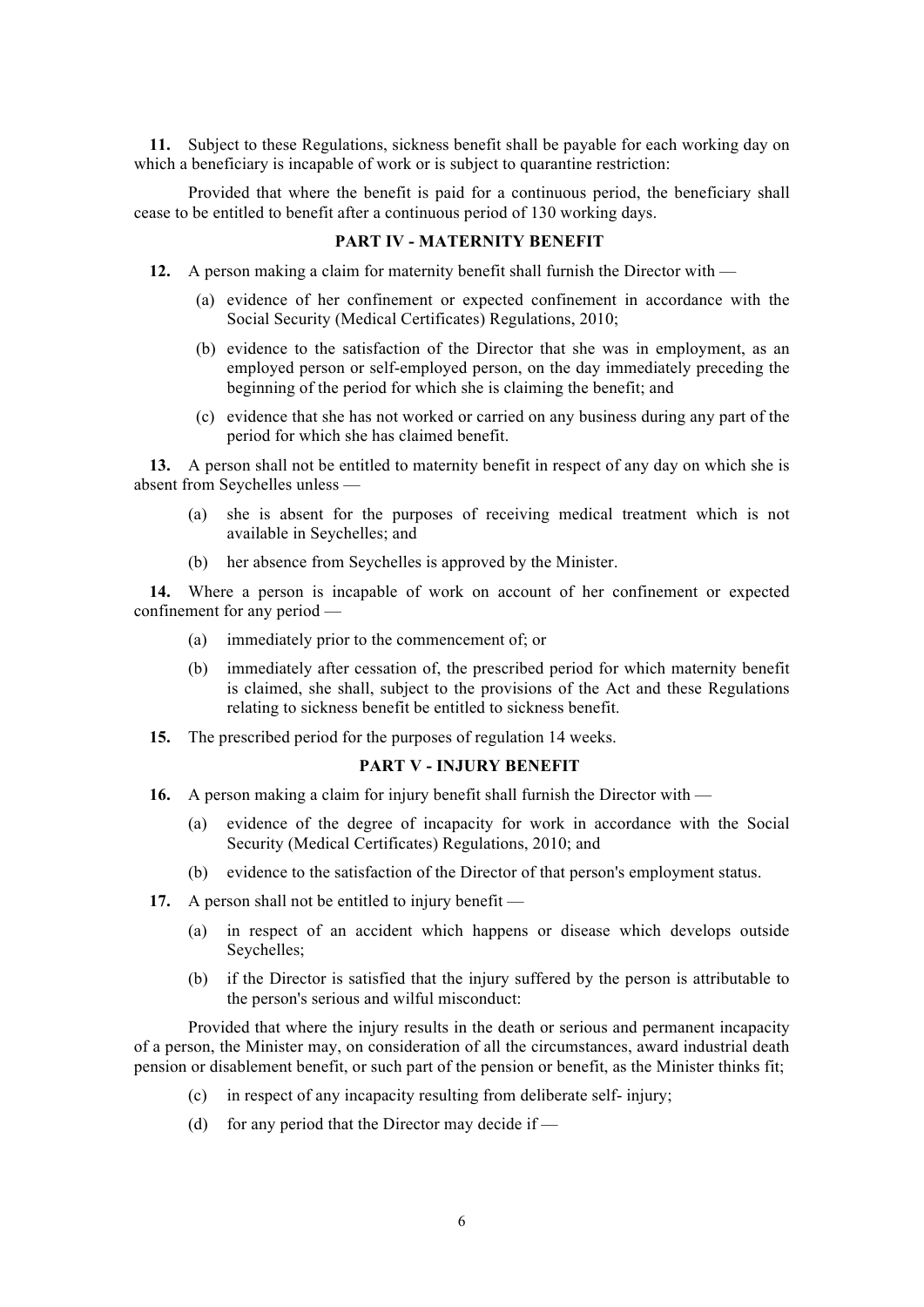- *(i)* the person fails, for any cause which the Director considers to be unreasonable, to comply with a notice by the Director requiring the person to attend for and submit to medical or other examination; or
- *(ii)* the person wilfully behaves in any way, or indulges in any activity, which the Director believes is prejudicial to that person's health or will delay recovery, or if the person refuses to answer any reasonable question put to that person by a medical practitioner or an officer of the Social Security Section aimed at ascertaining whether that person's behaviour or any activity of that person is prejudicial to that person's health or would delay rehabilitation;
- (e) if during the period the person is entitled to benefit the person undertakes paid employment or carries on any business;
- (f) in respect of any day on which the person is absent from Seychelles unless
	- *(i)* the person is absent for the purposes of receiving medical treatment which is not available in Seychelles; and
	- *(ii)* the absence from Seychelles is approved by the Minister.

**18.** Subject to these Regulations, injury benefit shall be payable for each working day on which the beneficiary is incapable of work:

Provided that where the benefit is paid for a continuous period, the beneficiary shall cease to be entitled to the benefit after a continuous period of 130 working days.

**19. (**1) Where any sum is awarded by Court as compensation for incapacity for work because of an accident which occurred in the course of, or which arose out of, employment or any disease which was contracted in the course of, or which arose out of, employment, the sum shall be paid out of the Fund either in a lump sum or in annual instalments in accordance with subregulation (2).

(2) The sum paid out of the Fund under subregulation (1) shall not exceed 50% of the sum awarded by the Court or R10,000, whichever is less.

**20.** (1) For the purpose of these Regulations, an accident arising in the course of the employment of an employed person shall be deemed, in the absence of evidence to the contrary, also to have arisen out of that employment.

(2) An accident shall be deemed to arise out of and in the course of employment of an employed person notwithstanding that person at the time of the accident acted in contravention of any written law or other regulations applicable to employment or of any orders given by or on behalf of the employer, or that person acted without instructions from the employer, if —

- (a) the accident would have been deemed to have so arisen had the act not been done in contravention of the written law, regulations or orders or without instructions from the employer, as the case may be; and
- (b) the act was done for the purposes of or in connection with, or both for the purposes of and in connection with, the employer's trade or business.

(3) An accident which happens whilst an employed person is, with the express or implied permission of the employer, travelling as a passenger in any vehicle to or from the place of work shall, notwithstanding that person is under no obligation to the employer to travel by that vehicle, be deemed to arise out of and in the course of employment, if —

> (a) the accident would have been deemed to have so arisen had the employee been under such obligation; and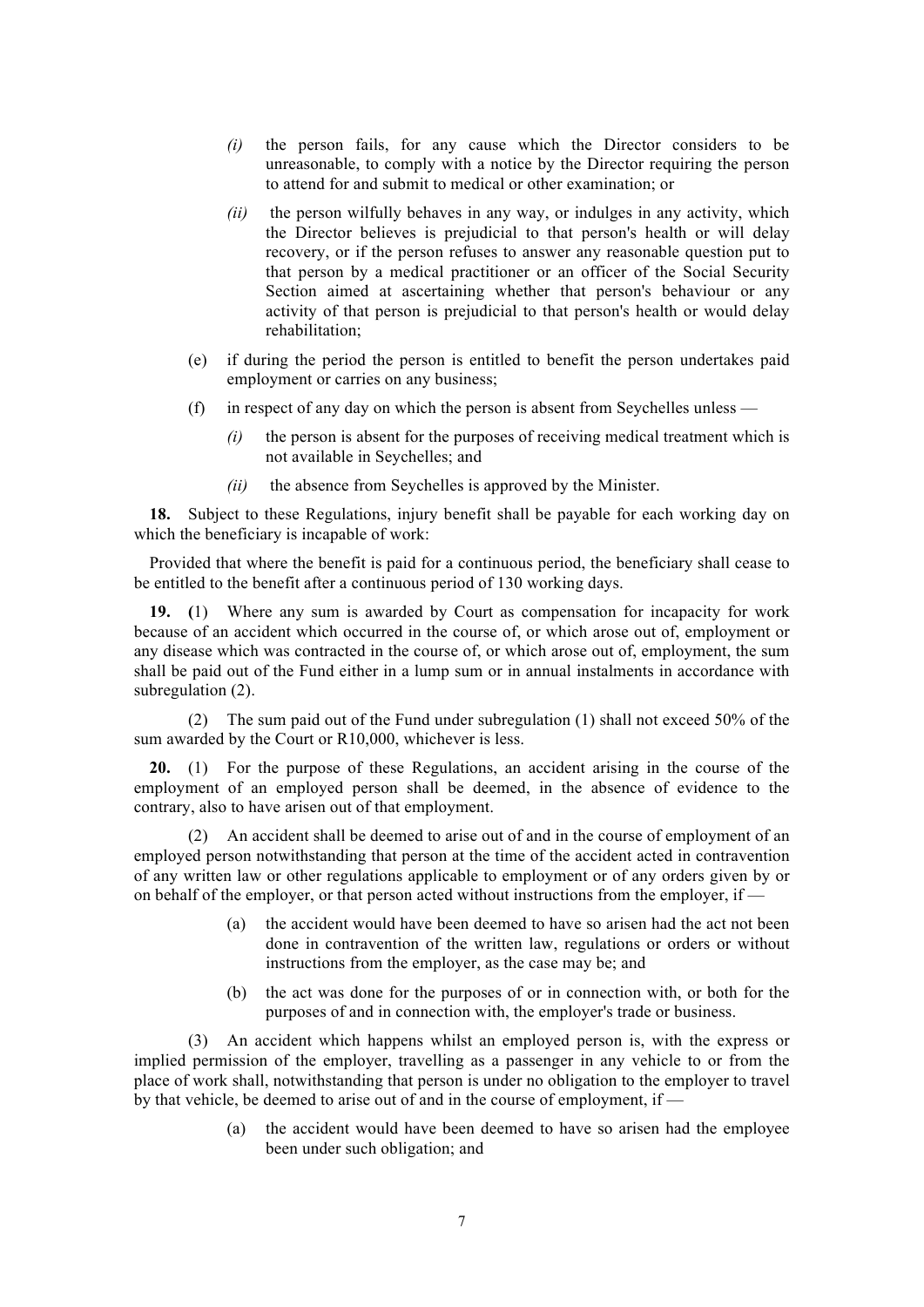- (b) at the time of the accident, the vehicle
	- *(i)* was being operated by or on behalf of the employer or some other person by whom it is provided in pursuance of arrangements made with the employed person's employer; and
	- *(ii)* was not being operated in the ordinary course of a public transport service.

(4) An accident which happens to an employed person in or about any premises at which the person is employed for the purpose of the employer's trade or business shall be deemed to arise out of and in the course of employment if it happens while the employee is taking steps, on an actual or supposed emergency at those premises, to succour or protect persons who are thought to be injured or imperilled, or to avert or minimise serious damage to property.

# **PART VI - INVALIDITY BENEFIT**

**21.** The prescribed period for the purposes of section 10 of the Act is a period consisting of 130 continuous working days.

- **22.** (1) A person making a claim for invalidity benefit shall—
	- (a) furnish the Director with evidence of the degree of incapacity for work, in accordance with the Social Security (Medical Certificates) Regulations, 2010; and
	- (b) complete a declaration of income in an approved form in respect of each month for which the person claims the benefit and shall submit the declaration —
		- *(i)* in the case of the first month of claim, with the claim form; and
		- *(ii)* in the case of subsequent months of claim, at the time of receiving payment of the benefit.

(2) A declaration of income made under this regulation shall be taken into account at the end of the month following that in respect of which the declaration is made.

- **23.** A person shall not be entitled to invalidity benefit
	- (a) for any period the Director may decide if  $-$ 
		- *(i)* the person fails, for any cause which the Director considers to be unreasonable, to comply with a notice in writing by the Director requiring the person to attend for and submit to medical or other examination; or
		- *(ii)* the person wilfully behaves in any way, or indulges in any activity, which the Director believes is prejudicial to health or would delay recovery, or if the person refuses to answer any reasonable question put by a medical practitioner or an officer of the Social Security Section aimed at ascertaining whether the person's behaviour or activities are prejudicial to health or would delay recovery;
	- (b) in respect of any day on which the person is absent from Seychelles unless
		- *(i)* the person is absent for the purposes of receiving medical treatment which is not available in Seychelles; and
		- *(ii)* the absence from Seychelles is approved by the Minister;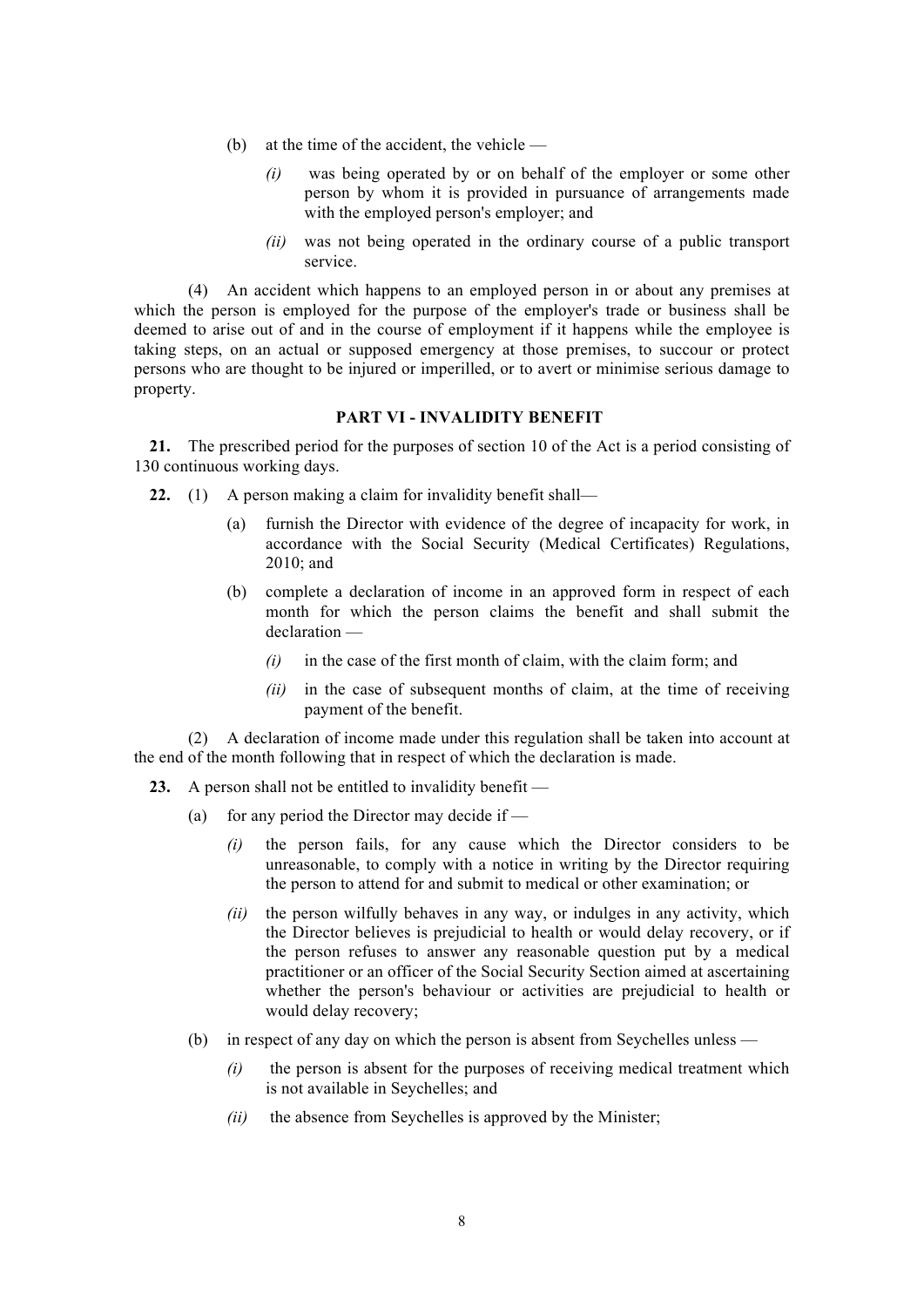- (c) if on the date on which the person is entitled to the benefit the person has not completed 5 years continuous residence in Seychelles;
- (d) if the person is certified by the Medical Board as being capable of some work and the person fails to actively seek employment for which the person is certified as being capable of undertaking; or
- (e) in respect of any period during which the person undertakes paid employment beyond that permitted under a report by the Medical Board under the Social Security (Medical Certificates) Regulations, 2010.
- **24.** (1) A person shall be entitled to invalidity benefit according to
	- (a) the degree of incapacity for work;
	- (b) earning capacity; and
	- (c) income;

in accordance with this regulation.

(2) Where a medical report by the Medical Board certifies a person claiming invalidity benefit to be —

- (a) incapacitated for work at 75% or more and that person has no earning capacity and no income, the person shall be entitled to receive the full rate of benefit; or
- (b) incapacitated for work at 50% or more and that person is able to earn or has income, the person shall be entitled to invalidity benefit at a reduced rate if —
	- *(i)* that person family income is less than subsistence level; and
	- *(ii)* the person continues actively to seek employment for which the person is capable of doing under the report of the Medical Board.

(3) Where the level of income derived by a beneficiary from employment as an employed person or self-employed person indicates that —

- (a) the beneficiary is not incapable of work to the extent certified by the Medical Board; or
- (b) the extent of the employment undertaken by the beneficiary is likely to be prejudicial to the person health or recovery, the person may on review by the Medical Board —
- (c) have the degree of incapacity reduced;
- (d) be required to reduce the level of employment undertaken; or
- (e) be required to cease working.

# **PART VII - DISABLEMENT BENEFIT**

**25.** The prescribed period for the purpose of section 12 shall be a period consisting of 130 working days.

- **26.** (1) A person making a claim for disablement benefit shall
	- (a) furnish the Director with evidence of the degree of incapacity in accordance with the Social Security (Medical Certificates) Regulations, 2010; and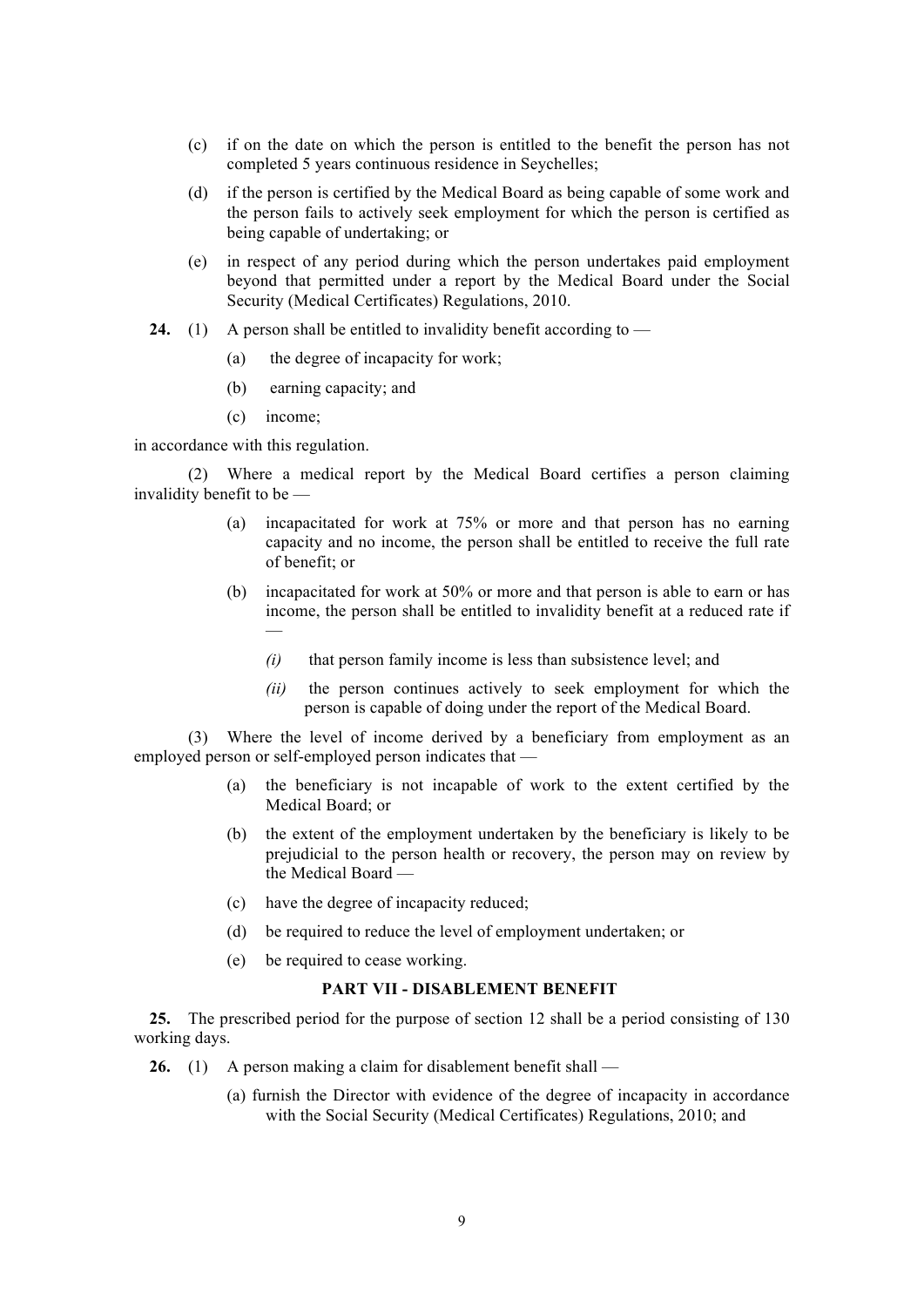- (b) complete a declaration of income in an approved form in respect of each month for which the person claims the benefit and shall submit the declaration —
	- *(i)* in the case of the first month of claim, with the claim form; and
	- *(ii)* in the case of subsequent months of claim, at the time of receiving payment of the benefit.

(2) A declaration of income made under this regulation shall be taken into account at the end of the month following that in respect of which the declaration is made.

(3) The Director may require a declaration made under this regulation to be confirmed in any material particular.

**27.** Where a person claiming disablement benefit is —

- (a) totally incapacitated for work, the person shall be entitled to benefit at the standard rate; or
- (b) less than 100% incapacitated, the person shall be entitled to a percentage of the standard rate of benefit equal to the percentage of the disability.
- **28.** A person shall not be entitled to disablement benefit—
	- (a) for any period the Director may decide if  $-$ 
		- *(i)* the person fails, for any cause which the Director considers to be unreasonable, to comply with a notice by the Director requiring the person to attend a medical or other examination; or
		- *(ii)* the person wilfully behaves in any way, or indulges in any activity, which the Director believes is prejudicial to health or will delay recovery, or if the person refuses to answer any reasonable question put by a medical practitioner or an officer of the Social Security Section aimed at ascertaining whether the person's behaviour or activities are prejudicial to health or would delay recovery;
	- (b) in respect of any incapacity resulting from a deliberate self-injury;
	- (c) in respect of any period during which the person undertakes paid employment beyond that permitted by the Medical Board under the Social Security (Medical Certificates) Regulations, 2010;
	- (d) in respect of any day on which the person is absent from Seychelles unless
		- *(i)* the person is absent for the purposes of receiving medical treatment which is not available in Seychelles; and
		- *(ii)* the absence from Seychelles is approved by the Minister;
	- (e) if on the date on which the person becomes entitled to the benefit the person has not completed 5 years continuous residence in Seychelles, unless the Minister waives the requirement for the period of residence.

**29.** Where the level of income derived by a person who is entitled to disablement benefit indicates that —

- (a) the person is not incapable of work to the extent certified by the Medical Board; or
- (b) the extent of the employment undertaken is likely to be prejudicial to health or recovery;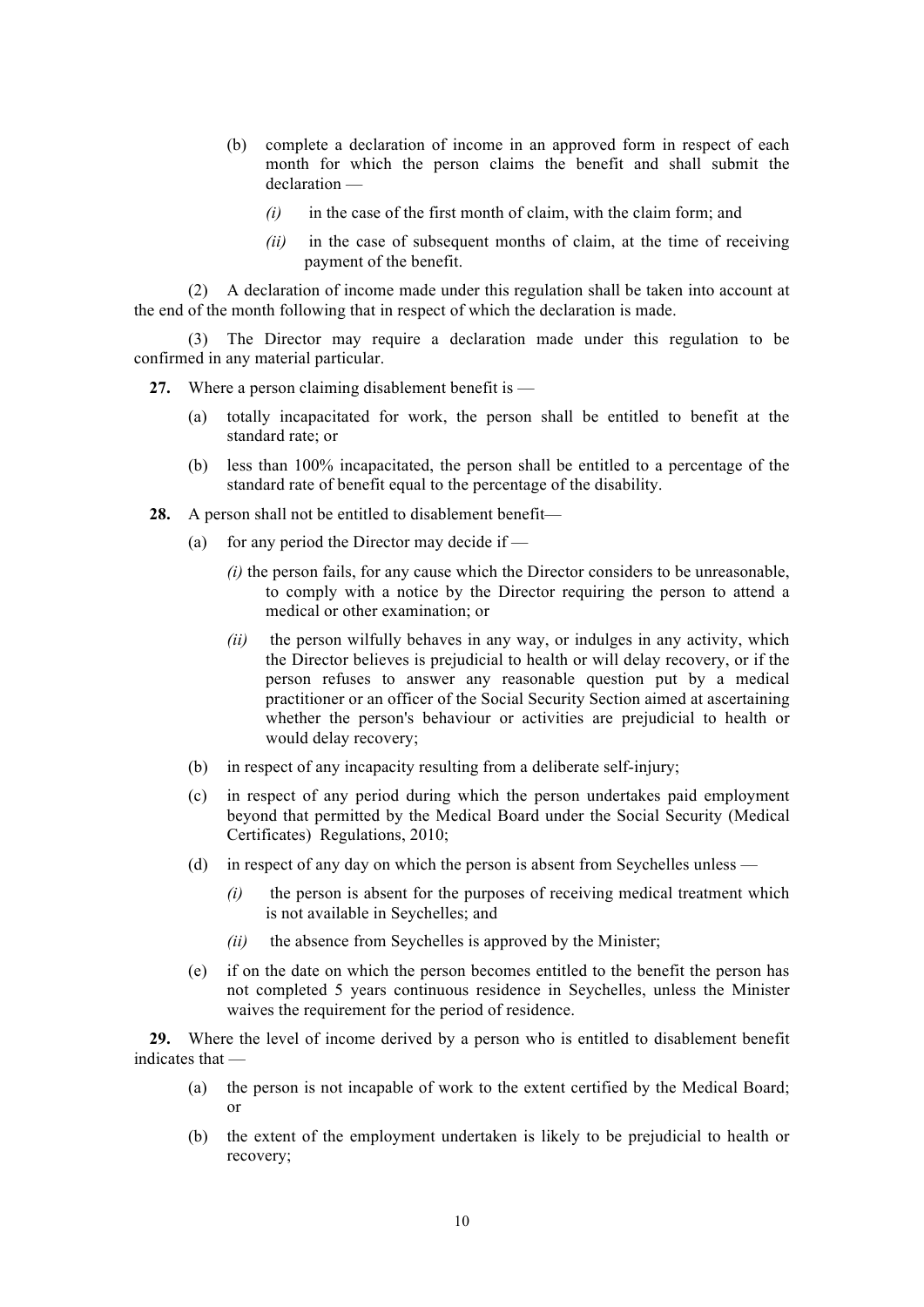the person may, on review by the Medical Board;

- (c) have the degree of incapacity reduced;
- (d) be required to reduce the level of employment undertaken; or
- (e) be required to cease working;

and if the person continues in employment at a level beyond that permitted by the Medical Board after a review the person shall not be entitled to disablement benefit.

**30.** (1) Notwithstanding regulation 46, the Director may, having regard to the age, degree of incapacity and ability to undertake paid employment of a person entitled to disablement benefit, pay that person, instead of periodic payments at the rate set out in the Schedule, a lump sum determined by the Minister in accordance with subregulation (2).

(2) The lump sum referred to in subregulation (1) shall be such as not to place the beneficiary at a disadvantage had the beneficiary been paid periodic payments instead of a lump sum.

#### **PART VIII - SURVIVOR BENEFIT**

**31.** A person making a claim for survivor benefit shall furnish the Director with a certificate of death of the person covered in accordance with the Social Security (Medical Certificates) Regulations, 2010.

**32.** (1) Subject to these Regulations, widow benefit shall be payable, on the death of the person covered (hereinafter referred to as the "deceased"), to the spouse of that person for a period of 20 working days following the day the person covered died.

- (2) For the purposes of this regulation and regulation 33, "spouse" means
	- (a) in the case where the deceased was married and was, at the time of his death, living with and maintaining his married wife, the married wife of the person covered; or
	- (b) in the case where the deceased had, at the time of his death, been cohabiting with a woman as her common law husband for a period of at least 6 months before his death and had maintained the woman during that period, that woman.

**33.** (1) A spouse who has been drawing a widow benefit under regulation 33 shall, on the 21st working day following the day the deceased died, cease to be entitled to a widow benefit and shall instead be entitled to —

- (a) in a case where paragraph (b) does not apply and the spouse was 45 years old or more on the death of the deceased, widow pension; or
- (b) subject to subregulation (2), in a case where the spouse has custody of a child of whom the deceased was the father or for whom the deceased had accepted responsibility to support, widowed mother pension.

(2) A spouse shall only be entitled to a widowed mother pension under subregulation (1) (b) if the child referred to in that subregulation is resident in Seychelles and —

- (a) the child is living in the household of the spouse as a member of the family; or
- (b) although not living in the household of the spouse, the child is maintained by the spouse to the extent of the amount of benefit payable in respect of the child.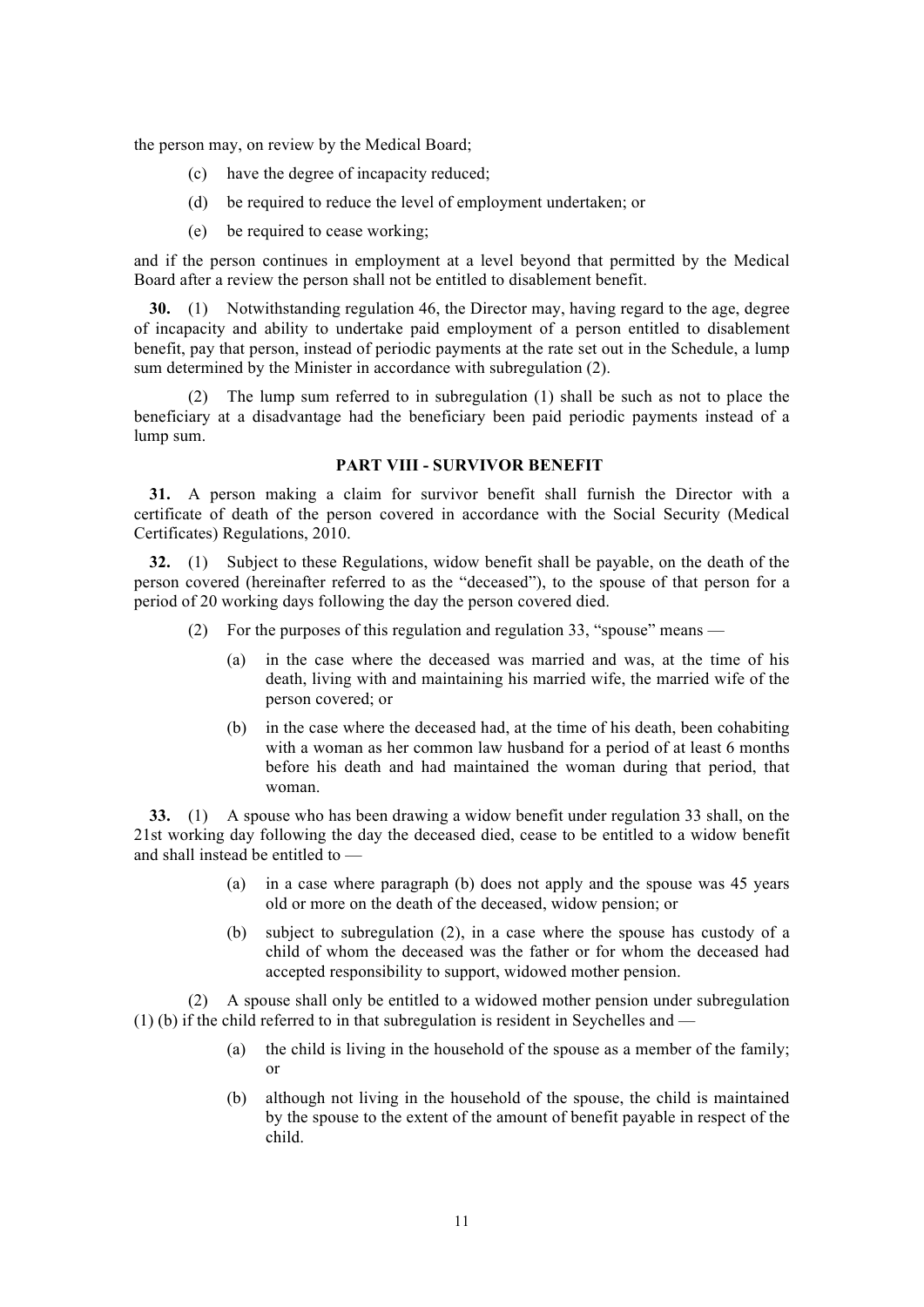- (3) A widow pension or widowed mother pension shall cease to be payable
	- (a) unless the Minister otherwise directs in any particular case, one year after the date of death of the deceased; or
	- (b) if the beneficiary marries or cohabits with another man as his wife; whichever occurs first.

(4) The circumstances that qualify a person to receive a widow pension or widowed mother pension shall be reviewed every 3 months from the date of the commencement of payment of the pension and, if on review the Director is of the opinion that the circumstances in any particular case do not justify the continuation of payment of the pension, the payment of the pension shall, notwithstanding any other provision of this regulation, cease forthwith, unless the Minister, on grounds of undue hardship in any particular case, directs the continuation of the payment of the pension.

**34.** (1) Subject to these Regulations, widower pension shall be payable to the spouse of the person covered upon the death of that person, hereinafter referred to as the "deceased".

- (2) A person shall be entitled to a widower pension if  $-$ 
	- (a) at the time of her death, the deceased was contributing to at least 75% of the family budget;
	- (b) the person making the claim was at the time of, and continues to be after, the death of the deceased unable to contribute towards the family budget because of incapacity; and
	- (c) the degree of incapacity is certified, in accordance with the Social Security (Medical Certificates) Regulations, 2010, to be 75% or more.
- (3) Widower pension shall cease to be payable
	- (a) during any period
		- *(i)* during which the beneficiary undertakes paid employment or carries on any business; or
		- *(ii)* during which the beneficiary cohabits with a woman as her husband; or
	- (b) if the beneficiary marries.
- (4) For the purposes of this regulation, "spouse" means—
	- (a) in the case where the deceased was married and was, at the time of her death, living with and maintaining her married husband; or
	- (b) in the case where the deceased had been cohabiting with a man as his common law wife for a period of at least 6 months before her death and had maintained the man during that period, that man.

**35.** (1) Industrial death pension shall be payable in respect of a person who was an employed person and who died as a result of an accident which occurred in the course, or which arose out, of his employment or a disease which was contracted in the course of, or which arose out of, that person's employment.

(2) A death shall be deemed to be an industrial death if the accident or disease from which the death resulted would have been deemed to have arisen out of, or to have occurred in the course of, the employment of the deceased person in accordance with regulation 19:

Provided that no benefit shall be payable —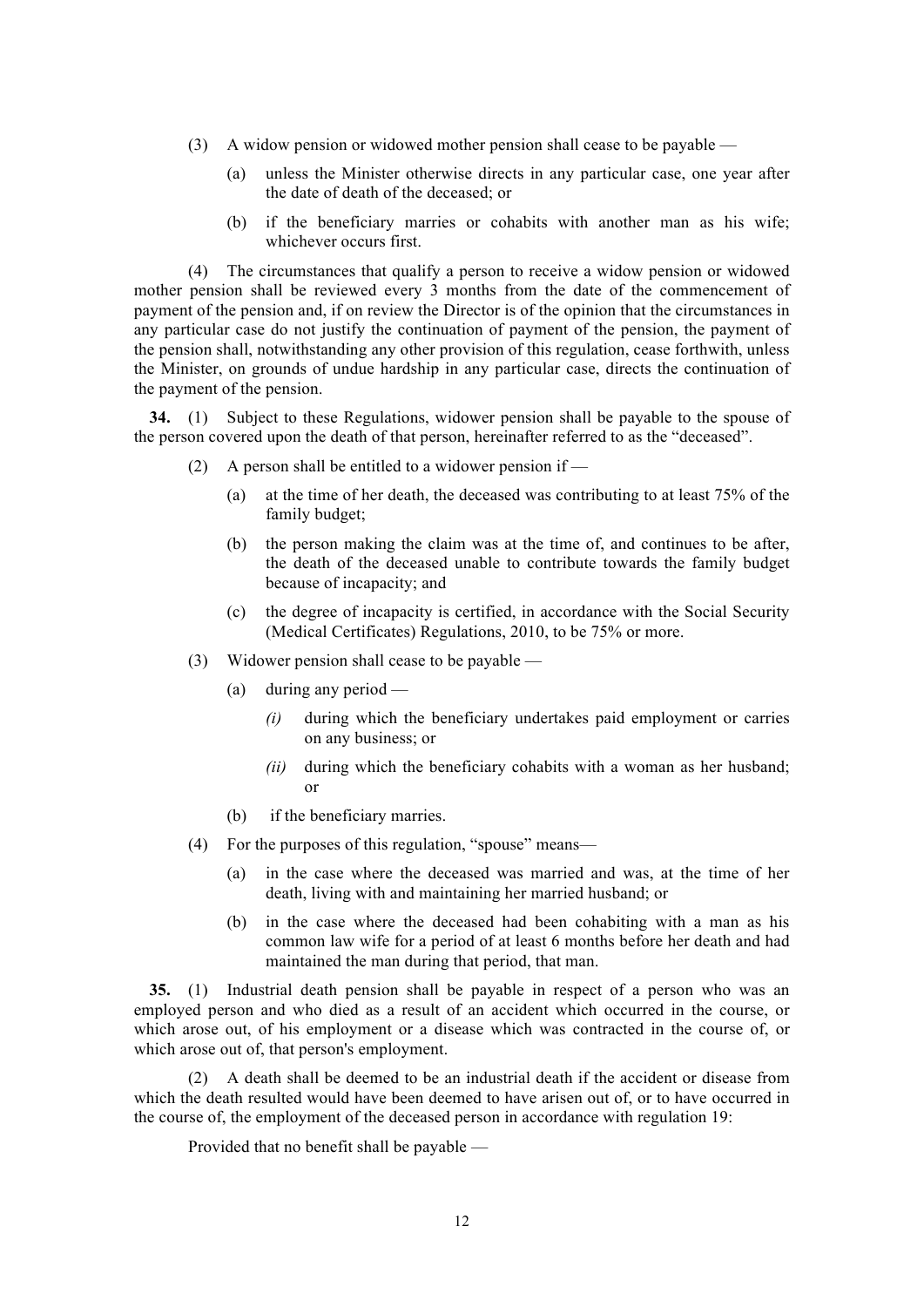- *(i)* in respect of an accident which happened or a disease which developed outside Seychelles;
- *(ii)* subject to the proviso to regulation 17 (b), if the Director is satisfied that the death is attributable to the misconduct; or
- *(iii)* if the death resulted from a deliberate self injury.
- **36.** A person making a claim for industrial death shall furnish the Director with
	- (a) a certificate of death of the deceased in accordance with the Social Security (Medical Certificates) Regulations, 2010;
	- (b) evidence of the employment status of the deceased.

**37.** (1) A person shall not be entitled to industrial death pension in respect of any day on which the person is absent from Seychelles unless —

- (a) the person is absent for the purposes of receiving medical treatment which is not available in Seychelles; and
- (b) the absence from Seychelles is approved by the Minister.

(2) A woman shall be disqualified from industrial death pension for any period during which she cohabits with a man as his spouse.

- (3) A man shall be disqualified from industrial death pension for any period
	- (a) during which he cohabits with a woman as her spouse;
	- (b) after he marries; or
	- (c) during which he undertakes paid employment.

**38.** (1) Industrial death pension shall be payable to the spouse of the deceased.

(2) For the purposes of this regulation "spouse" has the same meaning as in regulations 32 (2).

(3) Industrial death pension shall only be payable to a man who was the spouse of the deceased where the man is incapable for medical reasons of supporting himself and was dependent on the deceased at the time of her death and —

- (a) the degree of his incapacity is certified in accordance with the Social Security (Medical Certificates) Regulations, 2010, to be 75% or more;
- (b) he was unable at the time of death of the deceased to contribute towards the family budget because of his incapacity; and
- (c) the deceased was, at the time of her death, contributing to at least 75% of the family budget.
- **39.** A person making a claim for survivor benefit shall only be paid such benefit if
	- (a) the person covered; or
	- (b) the person making the claim for the benefit or pension;

has completed not less than 5 years' residence in Seychelles at the time of death of the person covered, unless the Minister waives the requirement for the period of residence.

# **PART IX - FUNERAL BENEFIT**

**40.** A person claiming funeral benefit on the death of a person covered shall, in addition to the documents the person is required to furnish under section 14 also furnish the Director with the death certificate of the person covered in accordance with the Social Security (Medical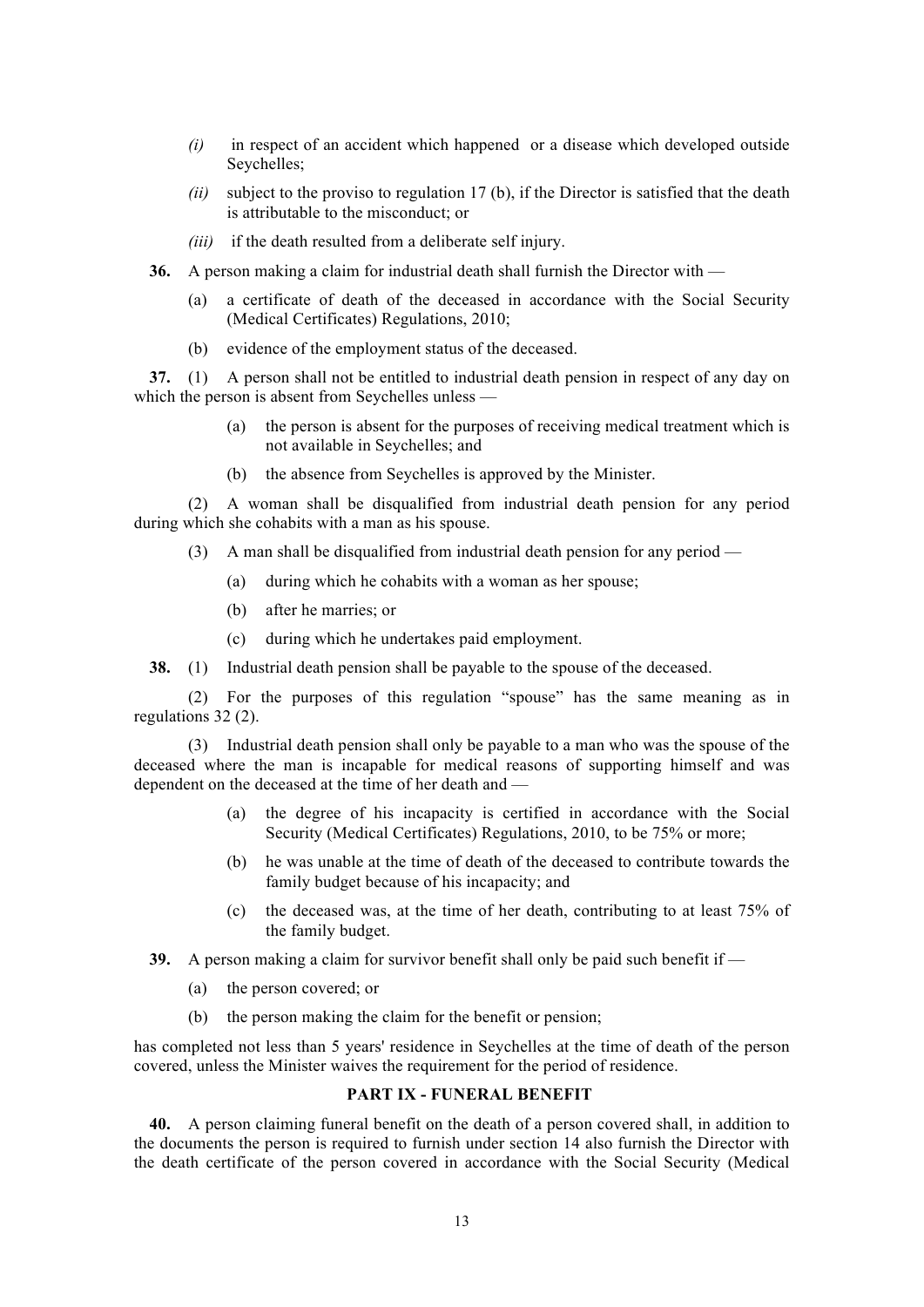Certificates) Regulations, 2010 and shall surrender to the Director the national identity card of that person.

# **PART X - RETIREMENT BENEFIT**

**41.** (1) A person shall, subject to these Regulations, be entitled to retirement pension if at the time the person attains retirement age the person has been resident in Seychelles for a continuous period of not less than 5 years.

(2) A person shall be deemed to have been resident in Seychelles for a continuous period of 5 years at the time of retirement if —

- (a) during the period of 5 years prior to attaining retirement age  $-$ 
	- *(i)* the person has been away from Seychelles for periods of one month or less; or
	- *(ii)* the person was away from Seychelles on the service of the Government; or
- (b) during the 15 years prior to attaining retirement age the person has been resident in Seychelles for 5 of those 15 years.

(3) The Minister may, on grounds of undue hardship, waive in any particular case, the requirement for the period of residence under this regulation.

**42.** (1) A person shall not be entitled to receive retirement pension at any time when the person ceases to be permanently resident in Seychelles.

(2) Subject to subregulation (3), where a beneficiary is absent from Seychelles for a period during which six or more consecutive payments of monthly retirement pension fall due, the person shall not be entitled to the pension during that period other than for the month prior to returning to Seychelles.

(3) Notwithstanding subregulation (2), the Minister may in any particular case authorise payment of retirement pension, on ground of undue hardship, to a beneficiary for any period during which the beneficiary would have been entitled to receive the pension.

**43.** A child shall be regarded as a dependent child of a beneficiary if the child is a resident of Seychelles and —

- (a) living in the household of the beneficiary as a member of the family of the beneficiary; or
- (b) although not living in the household of the beneficiary, the child is maintained by the beneficiary at least to the extent of the amount of dependant benefit payable in respect of the child;

and in the case of a child over the age of 15 years who is undergoing full time education or training, the education or training institute or establishment where the child is undergoing education or training gives a certificate in the approved form to the effect that the child is undergoing education or training at the institute or establishment.

### **PART XI - DEPENDANT BENEFIT**

**44.** A beneficiary shall not be entitled to dependant benefit in respect of a dependant for any period during which the dependant is absent from Seychelles other than for the purpose of receiving medical treatment which is not available in Seychelles and the absence from Seychelles is approved by the Minister.

#### **PART XII - ORPHAN AND ABANDONED CHILD**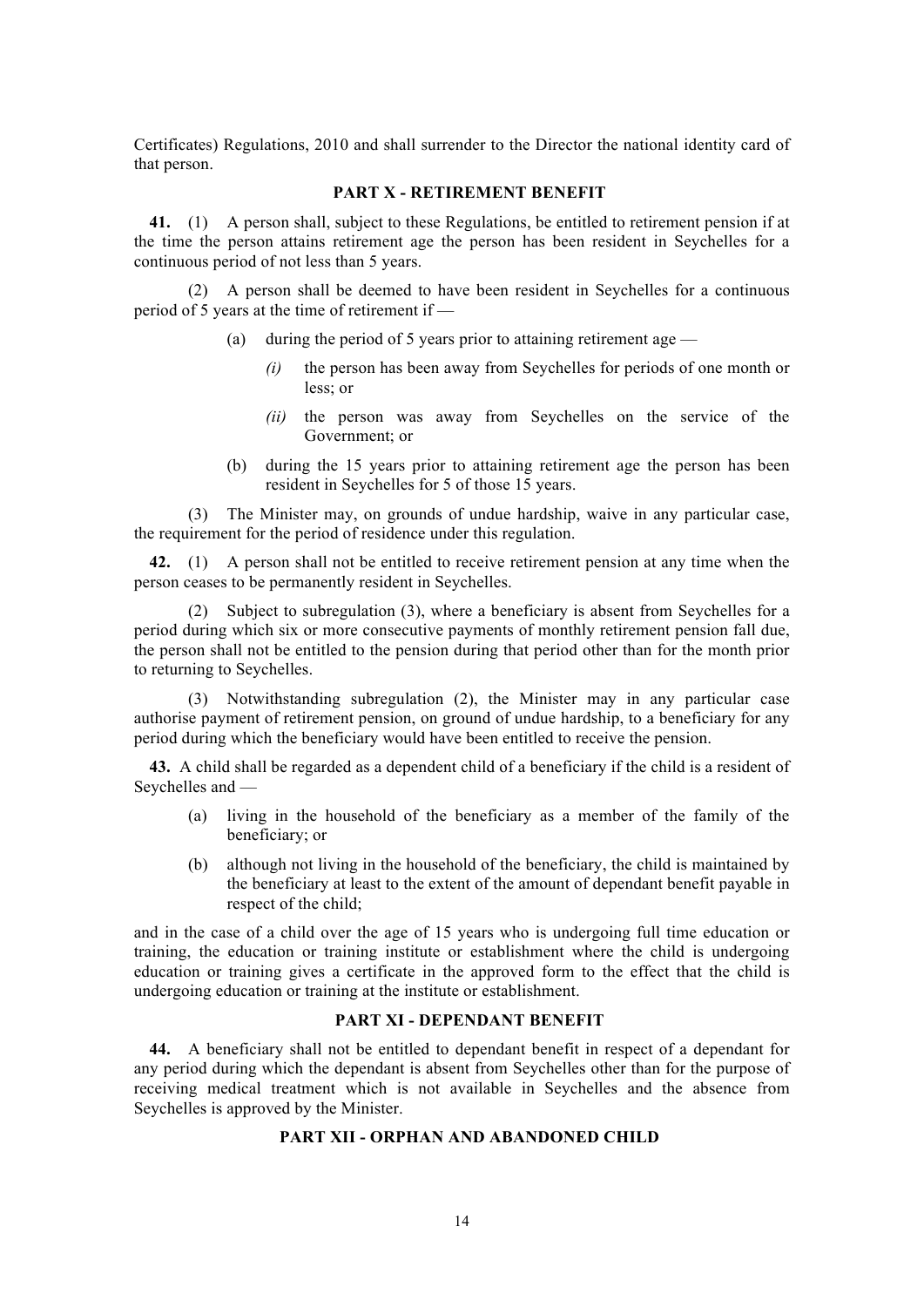#### **BENEFIT**

**45.** Orphan or abandoned child benefit is payable in respect of an orphan or abandoned child who is of or over 15 years if the child is undergoing full time education or training of

a type or at an institution approved by the Minister.

# **PART XIII - RATES OF BENEFIT ETC.**

**46.** Subject to these Regulations, benefit shall be payable at the rates set out in the Schedule.

- **47.** (1) Notwithstanding the rates of benefit set out in the Schedule
	- (a) The total amount of sickness or injury benefit to which a beneficiary is entitled is
		- *(i)* subject to paragraph (b), for the first 2 months of the period of incapacity for work, an amount equal 80% of the income which the beneficiary would, but for the beneficiary's incapacity for work, have received from the beneficiary's normal employment, as an employed person or a self-employed person, or R 2000 per month whichever is the lesser; and
		- *(ii)* for the remaining period of incapacity for work, an amount equal to the level of subsistence or family subsistence level, as the case may be;
	- (b) where at the time the person became entitled to sickness or injury benefit the beneficiary was working on an approved project under the Unemployment Scheme Relief, 1995, the total amount of benefit which a beneficiary is entitled for the first 2 months of incapacity for work shall be calculated in accordance with paragraph (a) (ii), if the total amount to which the beneficiary would have been entitled under paragraph (a) (i) is less than the level of subsistence or family subsistence level, as the case may be;
	- (c) the total amount of maternity benefit which a beneficiary is entitled is, subject to paragraph (d), an amount equal to 80% of the income which the beneficiary would, but for the incapacity for work, would have earned from her normal employment, as an employed person or self-employed person, or R 2000 per month, whichever is the lesser;
	- (d) where at the time the beneficiary became entitled to maternity benefit, the beneficiary was working on an approved project under the Unemployment Relief Scheme Act, 1995, the total amount of benefit which a beneficiary is entitled is an amount which is not less than her level of subsistence or family subsistence level as the case may be, if the amount payable under paragraph (c) is less than her level of subsistence or family subsistence level, as the case may be.
	- $(2)$  Where
		- (a) an employed person
			- *(i)* is entitled to seek leave under the Employment Act; and
			- *(ii)* would be entitled to a benefit under these Regulations during the period of sick leave; and
		- (b) the employer of the employed person pays the employed person the whole or any part of that person's non-monetary emolument while that person is on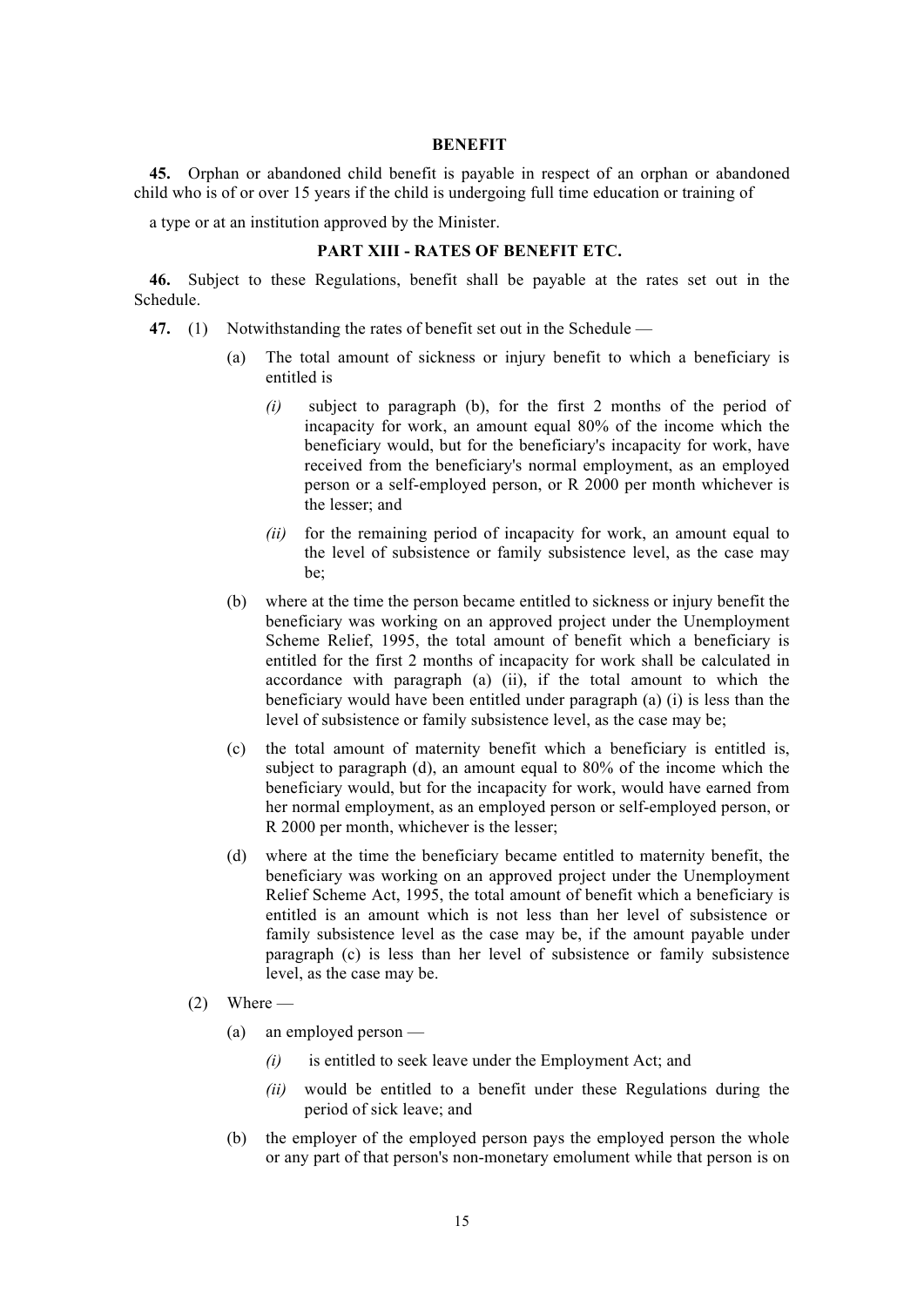sick leave during the period where the person is entitled to sick leave; there shall be paid to the employer, out of the amount which the employed person is entitled to under these Regulations, an amount equal to or the whole amount of the benefit which the employed person is entitled to or 80% of the non-monetary emolument paid to the employed person up to a maximum of R 2,000 per month, whichever is the lesser.

(3) In calculating the non-monetary emolument of a beneficiary for the purposes of this regulation, any bonus or overtime payment which a beneficiary would, but for the beneficiary's incapacity for work, have earned during the period of incapacity shall be excluded.

**48.** (1) The normal method of payment of benefit shall be —

- (a) in the case of short-term benefit and funeral benefit, by bank cheque;
- (b) in any other case, in cash, or, on application in advance, by cheque or other method permitted by the Director, at a place notified in advance by the Director<sup>1</sup>

(2) Where payment of benefit in accordance with subregulation (1) is not possible or convenient, payment may be arranged through the employer in a manner acceptable to the Director, the employer and the beneficiary.

**49.** (1) A person aggrieved by a decision made by the Director under these Regulations may, within 14 days of the date of the decision or such longer period as the Minister may allow, appeal to the Minister against the decision.

(2) The Minister may on appeal make such decision which appears to the Minister to be appropriate and that decision shall be final.

#### **SCHEDULE**

 $\frac{1}{2}$  , where  $\frac{1}{2}$  , where  $\frac{1}{2}$ 

#### PART I

#### Rates of Benefit (Regulation 47)

Rates of benefit per month

| 1. | Sickness benefit                    | R.2120          |
|----|-------------------------------------|-----------------|
| 2. | Maternity benefit                   | R.2120          |
| 3. | Injury benefit                      | R.2120          |
| 4. | Level of Subsistence (Supplementary |                 |
|    | Benefit                             | R,2230          |
| 5. | Orphan and Abandoned Child Benefit  | R.1280          |
| 6. | Funeral benefit-                    | up to R $1,600$ |
|    |                                     | in respect of   |
|    |                                     | each death      |
| 7. | Invalidity benefit $-$              |                 |
|    | standard rate<br>(a)                | R.2440          |
|    | reduced rate<br>(b)                 | as affected by  |
|    |                                     | income of       |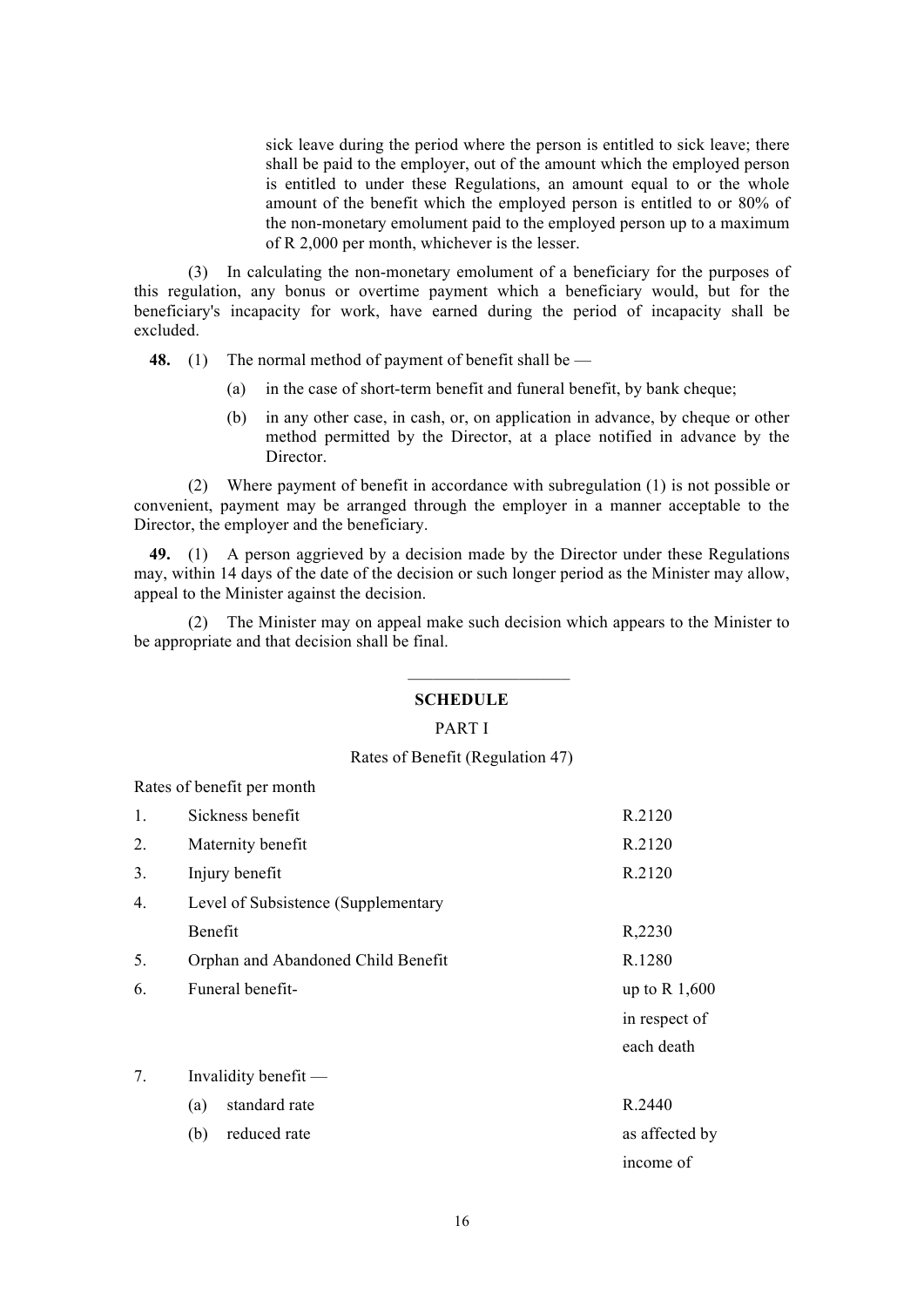|     |                                         | beneficiary        |
|-----|-----------------------------------------|--------------------|
| 8.  | Survivor benefit                        |                    |
|     | widow benefit rate<br>(a)               | R.2120             |
|     | widow or widower's pension<br>(b)       | R.2120             |
|     | widow's widowed mother's pension<br>(c) | R.2120             |
|     | (d)<br>industrial death pension         | R.2120             |
| 9.  | Retirement pension                      | R.2550             |
| 10. | Disablement benefit                     |                    |
|     | standard rate<br>(a)                    | R.2120             |
|     | partial disability<br>(b)               | percentage of      |
|     |                                         | standard rate as   |
|     |                                         | set out in Part II |
| 11. | Dependant Benefit                       |                    |
|     | Adult<br>(a)                            | R.1120             |
|     | Each child<br>(b)                       | R.1010             |

# —————— **PART II**

|     | <b>INJURIES</b>                          | Percentage of |
|-----|------------------------------------------|---------------|
|     |                                          | incapacity    |
| 11. | Loss of two limbs                        | 100           |
|     | Loss of both limbs or of all fingers and |               |
|     | both thumbs                              | 100           |
|     | Total loss of sight                      | 100           |
|     | Total paralysis                          | 100           |
|     | Injuries resulting in being bedridden    |               |
|     | permanently                              | 100           |
|     | Any other injury causing permanent total |               |
|     | disablement                              | 100           |
|     | Loss of remaining eye by one-eyed        |               |
|     | workman                                  | 100           |
|     | Loss of remaining arm by one-armed       |               |
|     | workman                                  | 100           |
|     | Loss of remaining leg by one-legged      |               |
|     | workman                                  | 100           |
|     | Loss of arm at shoulder                  | 70            |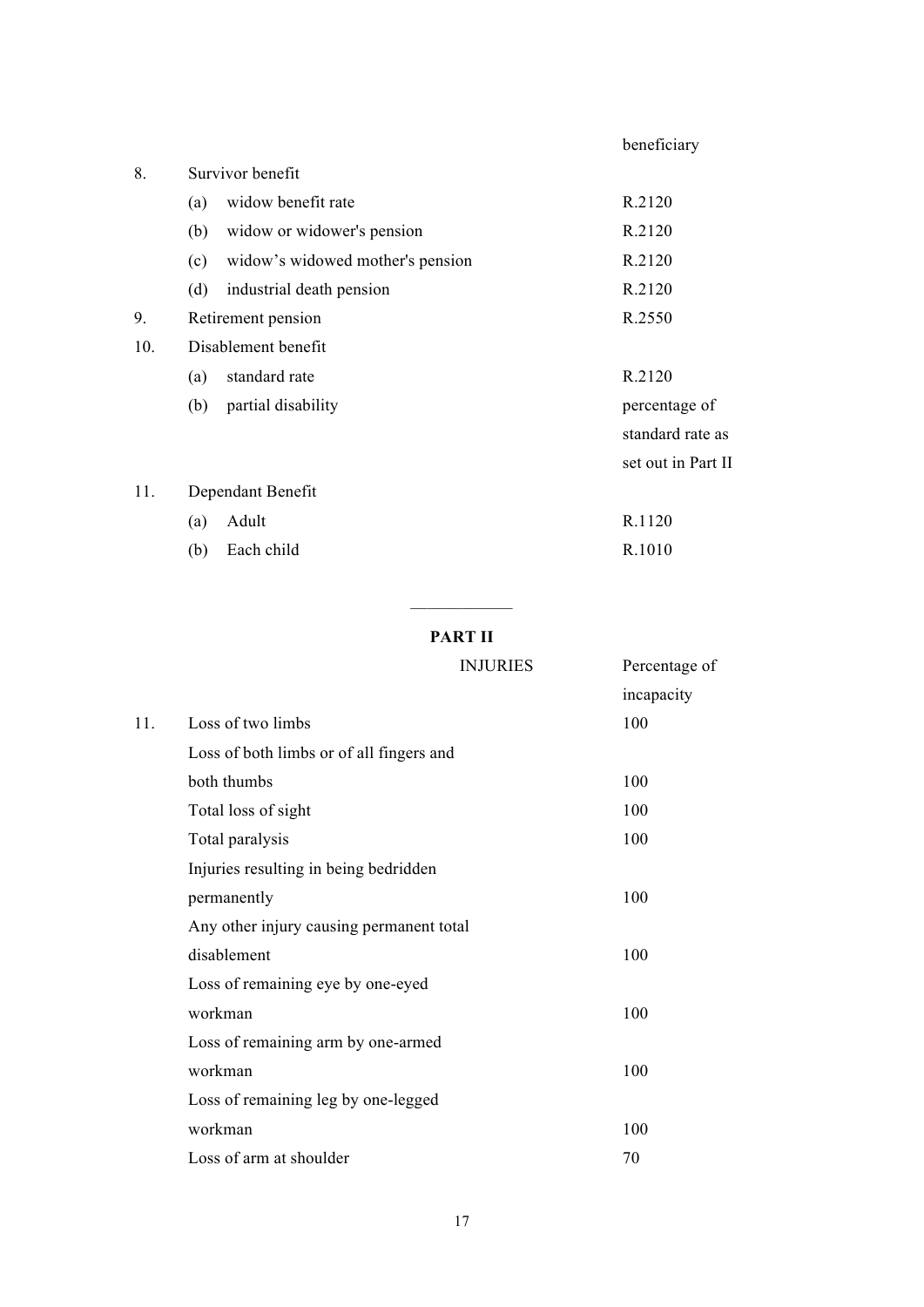| Loss of arm between elbow and shoulder     |                       | 68             |
|--------------------------------------------|-----------------------|----------------|
| Loss of arm at elbow                       |                       | 67             |
| Loss of arm between wrist and elbow        |                       | 60/65          |
| Loss of hand at wrist                      |                       | 60             |
| Loss of four fingers and thumb of one hand |                       | 60             |
| Loss of four fingers                       |                       | 35             |
| Loss of thumb $-$                          |                       |                |
|                                            | both phalanges        | 35             |
|                                            | one phalanx           | 10             |
| Loss of index finger $-$                   |                       |                |
|                                            | three phalanges       | 10             |
|                                            | two phalanges         | 8              |
|                                            | one phalanx           | 4              |
| Loss of middle finger $-$                  |                       |                |
|                                            | three phalanges       | 6              |
|                                            | two phalanges         | 4              |
|                                            | one phalanx           | 2              |
| Loss of ring finger $-$                    |                       |                |
|                                            | three phalanges       | 5              |
|                                            | two phalanges         | 4              |
|                                            | one phalanx           | 2              |
| Loss of little finger $-$                  |                       |                |
|                                            | three phalanges       | 4              |
|                                            | two phalanges         | 3              |
|                                            | one phalanx           | 2              |
| Loss of metacarpal —                       |                       |                |
| first or second (additional)               |                       | 3              |
| Third, fourth or fifth (additional)        |                       | 2              |
| Loss of one leg or above knee              |                       | 70             |
| Loss of leg below knee                     |                       | 40             |
| Loss of one foot                           |                       | 40             |
| $Loss of toes$ —                           |                       |                |
|                                            | all                   | 15             |
|                                            | great, both phalanges | 5              |
|                                            | great, one phalanx    | $\overline{2}$ |
|                                            | other than great,     | $1$ in         |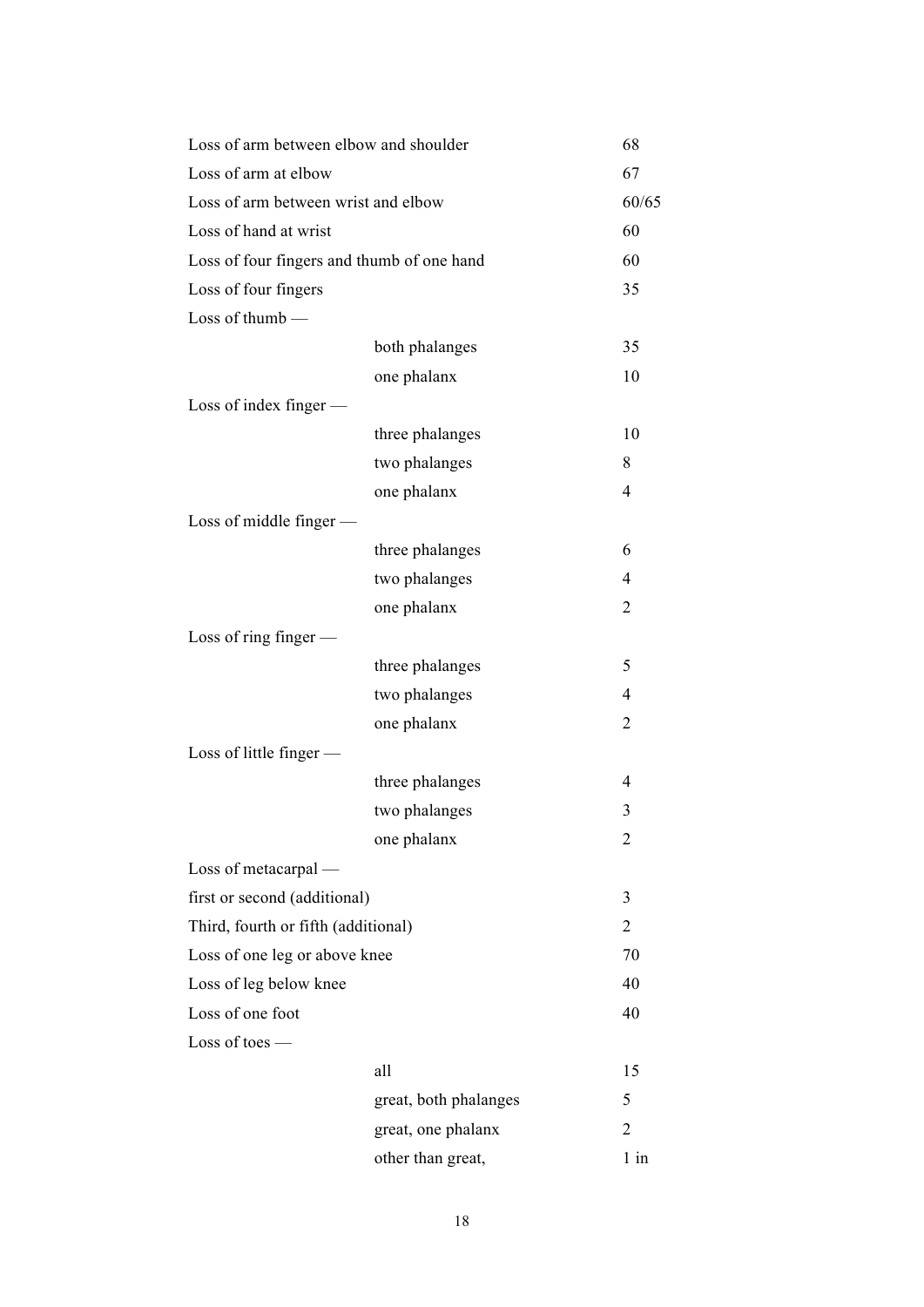|                     | if more than one toe | respect  |
|---------------------|----------------------|----------|
|                     |                      | of each  |
|                     |                      | toe lost |
| Loss of $eye$ —     |                      |          |
|                     | eye out              | 30       |
|                     | sight out            | 30       |
|                     | lens out             | 30       |
|                     | sight of, except     |          |
|                     | perception to light  | 30       |
| Loss of hearing $-$ |                      |          |
|                     | both ears            | 50       |
|                     | one ear              | 7        |

- 12. Total permanent loss of use of member shall be treated as loss of member.
- 13. The percentage of incapacity of ankylosis of any joint shall be reckoned as from 25 to 100 percent of the incapacity for loss of the part at the joint according to whether the joint is ankylosed in a favourable or unfavourable position.
- 14. In the case of a right-handed workman, an injury to the left arm or hand and, in the case of a left-handed workman, to the right arm or hand, shall be rated at 90 per centum of the above percentages.
- 15. Where there is a loss of two or more parts of the hand, the percentage of incapacity shall not be more than for the whole hand.
- 16. Where there are two or more injuries, the sum of percentages for such injuries may be increased, and, where such injuries are to the hand the following basis of computing the increase shall be adopted, namely —
	- (a) where two digits have been injured, the sum total of the percentage shall be increased by 20 per centum of such sum total;
	- (b) where three digits have been injured, the sum total of the percentage shall be increased by 30 per centum of such sum total;
	- (c) where four digits have been injured, the sum total of the percentage shall be increased by 40 per centum of such sum total.
- 17. A one-eyed worker who on entering employment has failed to disclose to worker's employer the fact that the worker is one-eyed shall, if the worker lost worker's remaining eye, be entitled to compensation in respect of a degree of a disablement of 30 per centum only.
- 18. For the purposes of this Schedule, a one-eyed worker means a worker who has lost the sight of one eye.

 $\frac{1}{2}$ Sections 22 and 32

#### **Social Security (Level of Subsistence) Regulations, 2010**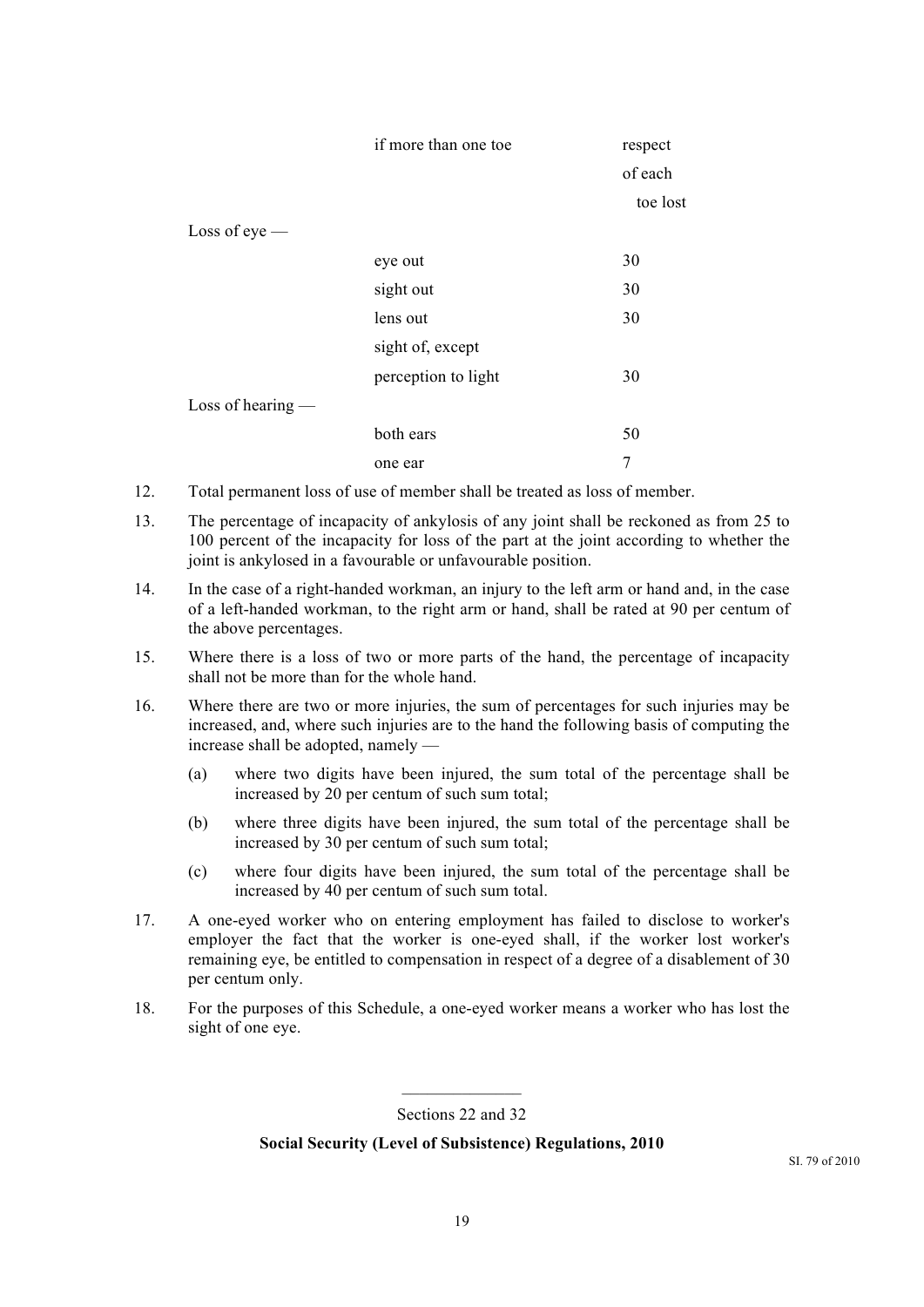# *[22nd November 2010]*

**1.** These Regulations may be cited as the Social Security (Level of Subsistence) Regulations, 2010.

**2.** The level of subsistence from 1st July 2010 is hereby declared to be —

(a) in the case of an individual R1900 per month; and

- (b) in the case of the individual's dependant
	- *(i)* R950 per month for an adult; and
	- *(ii)* R850 per month for each child.

# **\_\_\_\_\_\_\_\_\_\_\_\_\_** Sections 2 and 32

#### **Social Security (Retirement Age) Regulations, 2010**

SI. 80 of 2010

#### *[22nd November 2010]*

**1.** These Regulations may be cited as the Social Security (Retirement Age) Regulations, 2010.

**2.** The Retirement Age, for the purposes of the Social Security Act, shall be 63 years.

# **SOCIAL SECURITY (MEDICAL CERTIFICATES) REGULATIONS, 2010**

 $\frac{1}{2}$ 

*[22nd November 2010]*

SI. 81 of 2010

# **ARRANGEMENT OF REGULATIONS**

1. Citation

2. Interpretation

3. Claim for sickness or injury benefit

4. Date of issue of medical certificate

5. Period covered by medical certificate

6. Final certificate

7. Medical practitioner must issue certificate

8. Medical board must issue report

Schedule – Forms

#### **Social Security (Medical Certificates) Regulations, 2010**

 $\frac{1}{2}$ 

**1.** These Regulations may be cited as the Social Security (Medical Certificates) Regulations, 2010.

**2.** In these Regulations —

"medical certificate" means the relevant medical certificate in the form set out in the Schedule;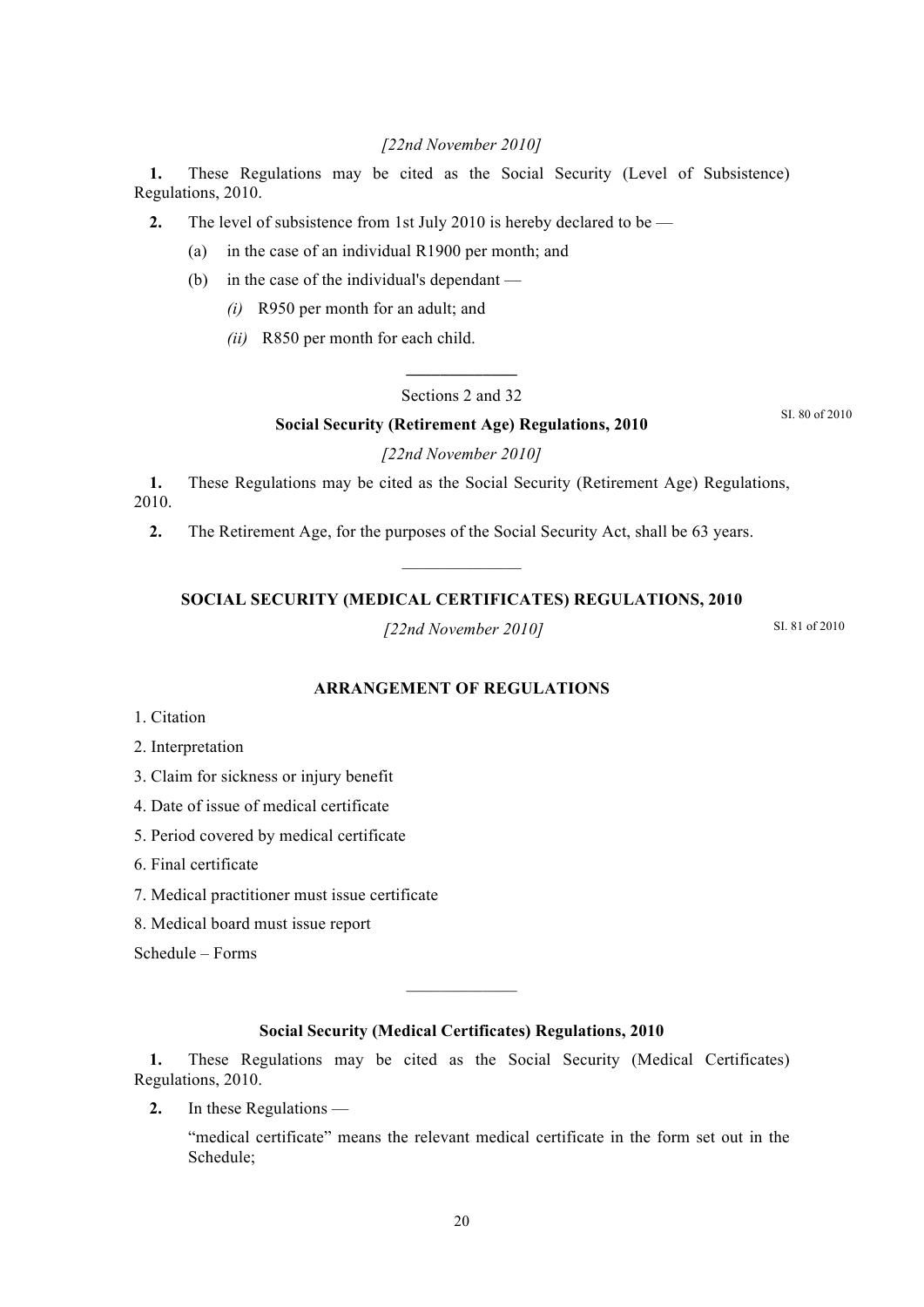"medical practitioner" includes —

- (a) in relation to a certificate made out and issued in Mahe, a midwife registered under the Nurses and Midwives Act, 1985; or
- (b) in relation to a certificate made out and issued in any place in Seychelles other than Mahe, a midwife or nurse registered under the Nurses and Midwives Act, 1985; or
- (c) in the absence of a medical practitioner registered in Seychelles under the written law relating to the registration of medical practitioners in Seychelles, midwife or nurse, the manager of the relevant island or any person authorised by the Minister to administer medical treatment and to issue certificates for the purposes of these Regulations;

"Social Security Section" means the public body for the time being responsible for social security.

**3.** (1) A person making a claim for sickness or injury benefit shall furnish the Director with evidence of that person's incapacity to work in respect of the days for which the claim is made in the form of a medical certificate made out as in Form 1 of the Schedule.

(2) A woman making a claim for maternity benefit shall furnish the Director with evidence of her confinement or expected confinement for birth in the form of a medical certificate made out as in Form 2 or Form 3, as the case may be, of the Schedule.

(3) A person making a claim for invalidity or disablement benefit shall furnish the Director with evidence of the degree of his or her invalidity or disablement in respect of the period for which the claim is made in the form of a report given by the Medical Board and made out as in Form 4 of the Schedule.

(4) Subject to subregulation (5), a person making a claim for survivor's benefit shall furnish the Director with evidence of death of that person's spouse, being a person covered, in the form of a death certificate made out as in Form 5 of the Schedule.

(5) Where the person referred to in subregulation (4) makes a claim for widower's pension, the person shall, in addition to the certificate referred to in subregulation (4), furnish the Director with a certificate referred to in subregulation (3) for the period for which the claim is made.

(6) For the purposes of this regulation "spouse" has the same meaning as in the Social Security (Benefits) Regulations 2010.

**4.** A medical practitioner shall make out and issue a medical certificate on the date of the examination on which the certificate is based and he or she shall not thereafter issue any other medical certificate for the purpose of these Regulations based on the same examination, other than a duplicate of the first- mentioned certificate in which case the duplicate shall be clearly marked with the word "duplicate".

**5.** A medical certificate shall specify the number of days, which shall include the day on which the examination is carried out, for which the person named in the certificate is incapacitated for work:

Provided that any period of incapacity specified in the certificate shall not exceed 28 continuous days, including the day of examination, unless on the day of the examination the person named in the certificate had been incapacitated for a continuous period of 28 days in which case the period of incapacity in the certificate shall not exceed 91 days.

**6.** Before resuming work a person who has been in receipt of, or has claimed, sickness or injury benefit shall furnish the Director with a certificate specifying the date on which, in the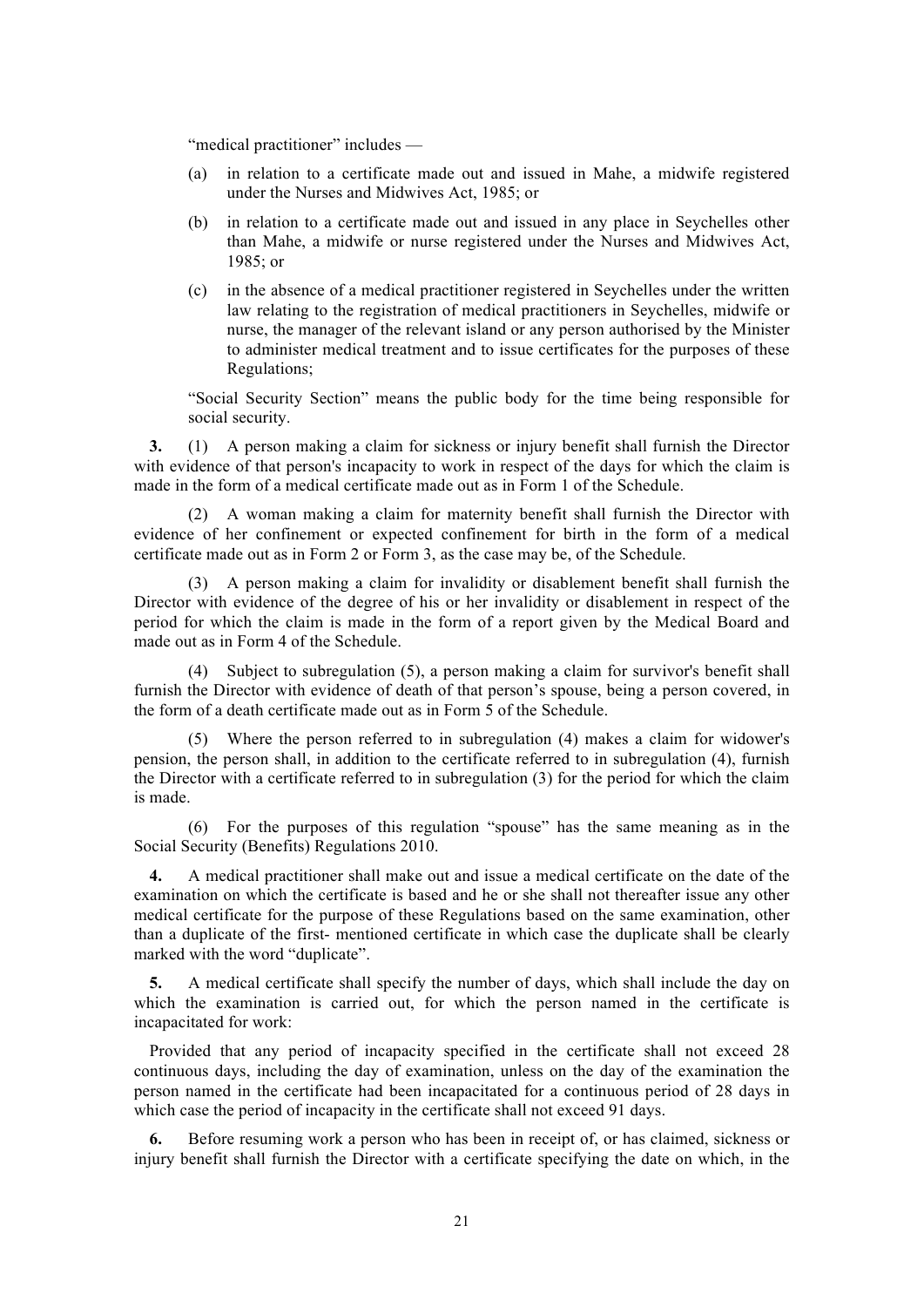opinion of the medical practitioner, the person named in the certificate will become fit to resume work.

- **7.** A medical practitioner shall, if requested by a patient—
	- (a) after examining the patient; and
	- (b) where the medical practitioner is of the opinion that the patient
		- *(i)* is likely to remain incapacitated for work for any period in excess of one day;
		- *(ii)* in the case of a woman, is expected to be or has been confined for childbirth; or
		- *(iii)* is likely to be fit to resume work after a period of incapacity;

issue the patient with the relevant certificate set out in the Schedule within 24 hours after examining the patient.

- **8.** (1) The Medical Board shall examine
	- (a) a person who has been in receipt of sickness benefit for a period of 130 continuous working days and who the medical practitioner has certified is likely to remain incapacitated for work beyond the 130 days;
	- (b) a person who is over the age of 15 years and to whom section 12 applies;
	- (c) a person referred to in paragraph (a) or paragraph (b) who has re-submitted a claim, after having had the person's claim disallowed in the first instance, on the ground that the person's condition has deteriorated since the date of the last claim;
	- (d) a person referred to in paragraph (a) or paragraph
	- (b) who has been granted and is in receipt of a benefit every six months, or such longer period as the Medical Board considers necessary, after the date of his last examination by the Medical Board;
	- (e) a person who is claiming widower's pension; and
	- (f) any person who has been referred to the Medical Board by the Director, and shall issue a report in respect of that person as in Form 4 of the Schedule.

(2) the Medical Board shall, each time it makes out a report under this regulation, send a full copy of the report to the Director.

# **\_\_\_\_\_\_\_\_\_\_\_\_\_\_\_\_\_\_\_\_\_ SCHEDULE**

*(Regulation 2)*

# **FORM 1**

#### **MEDICAL CERTIFICATE**

| Clinic: | NATIONAL IDENTITY NUMBER |
|---------|--------------------------|
| Date:   |                          |
| Name:   |                          |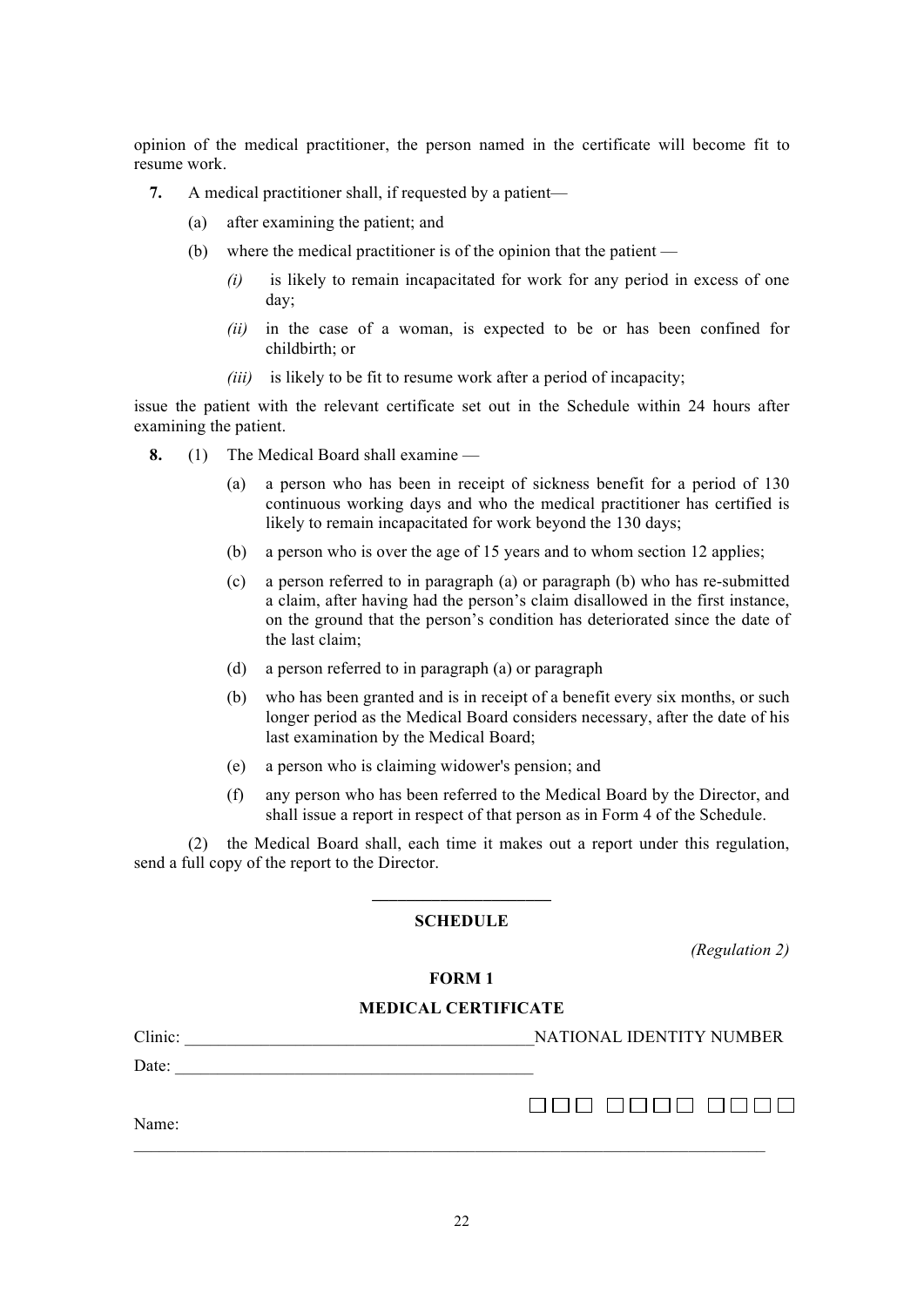|                                   | Occupation:                                                                                                                                                                                                                                                                                                                                                                                                   |                                                                                  |
|-----------------------------------|---------------------------------------------------------------------------------------------------------------------------------------------------------------------------------------------------------------------------------------------------------------------------------------------------------------------------------------------------------------------------------------------------------------|----------------------------------------------------------------------------------|
| Employer:                         |                                                                                                                                                                                                                                                                                                                                                                                                               | ,我们也不会有一个人的人,我们也不会有一个人的人,我们也不会有一个人的人。""我们,我们也不会有一个人的人,我们也不会有一个人的人,我们也不会有一个人的人,我们 |
| Diagnosis:                        |                                                                                                                                                                                                                                                                                                                                                                                                               |                                                                                  |
|                                   | $\text{Fit} \; / \; \text{Unfit:} \; \underline{\hspace{2cm}}$                                                                                                                                                                                                                                                                                                                                                | ,我们也不会有什么。""我们的人,我们也不会有什么?""我们的人,我们也不会有什么?""我们的人,我们也不会有什么?""我们的人,我们也不会有什么?""我们的人 |
|                                   |                                                                                                                                                                                                                                                                                                                                                                                                               |                                                                                  |
| Admitted to (Ward):               |                                                                                                                                                                                                                                                                                                                                                                                                               |                                                                                  |
|                                   |                                                                                                                                                                                                                                                                                                                                                                                                               |                                                                                  |
| Other Comments:                   | ,我们也不会有什么。""我们的人,我们也不会有什么?""我们的人,我们也不会有什么?""我们的人,我们的人,我们的人,我们的人,我们的人,我们的人,我们的人,我                                                                                                                                                                                                                                                                                                                              |                                                                                  |
|                                   |                                                                                                                                                                                                                                                                                                                                                                                                               |                                                                                  |
|                                   |                                                                                                                                                                                                                                                                                                                                                                                                               | Serial Number:                                                                   |
|                                   | <b>MEDICAL CERTIFICATE</b>                                                                                                                                                                                                                                                                                                                                                                                    | NATIONAL IDENTITY NUMBER                                                         |
|                                   | Date: $\frac{1}{\sqrt{1-\frac{1}{2}}\sqrt{1-\frac{1}{2}}\sqrt{1-\frac{1}{2}}\sqrt{1-\frac{1}{2}}\sqrt{1-\frac{1}{2}}\sqrt{1-\frac{1}{2}}\sqrt{1-\frac{1}{2}}\sqrt{1-\frac{1}{2}}\sqrt{1-\frac{1}{2}}\sqrt{1-\frac{1}{2}}\sqrt{1-\frac{1}{2}}\sqrt{1-\frac{1}{2}}\sqrt{1-\frac{1}{2}}\sqrt{1-\frac{1}{2}}\sqrt{1-\frac{1}{2}}\sqrt{1-\frac{1}{2}}\sqrt{1-\frac{1}{2}}\sqrt{1-\frac{1}{2}}\sqrt{1-\frac{1}{2}}$ |                                                                                  |
|                                   |                                                                                                                                                                                                                                                                                                                                                                                                               | 30 00000000                                                                      |
| I have today seen and examined    |                                                                                                                                                                                                                                                                                                                                                                                                               |                                                                                  |
|                                   |                                                                                                                                                                                                                                                                                                                                                                                                               |                                                                                  |
| Age:                              | <u> 1989 - Johann John Stein, mars an deus Frankrik (f. 1989)</u>                                                                                                                                                                                                                                                                                                                                             |                                                                                  |
| He / She is fit / not fit to work |                                                                                                                                                                                                                                                                                                                                                                                                               |                                                                                  |
|                                   |                                                                                                                                                                                                                                                                                                                                                                                                               | He / She should return to work on:                                               |
|                                   |                                                                                                                                                                                                                                                                                                                                                                                                               | (Enter day and date)                                                             |
|                                   |                                                                                                                                                                                                                                                                                                                                                                                                               |                                                                                  |
|                                   |                                                                                                                                                                                                                                                                                                                                                                                                               |                                                                                  |
|                                   |                                                                                                                                                                                                                                                                                                                                                                                                               | Other Comments:                                                                  |
|                                   |                                                                                                                                                                                                                                                                                                                                                                                                               |                                                                                  |
|                                   |                                                                                                                                                                                                                                                                                                                                                                                                               |                                                                                  |
| Notes:                            |                                                                                                                                                                                                                                                                                                                                                                                                               |                                                                                  |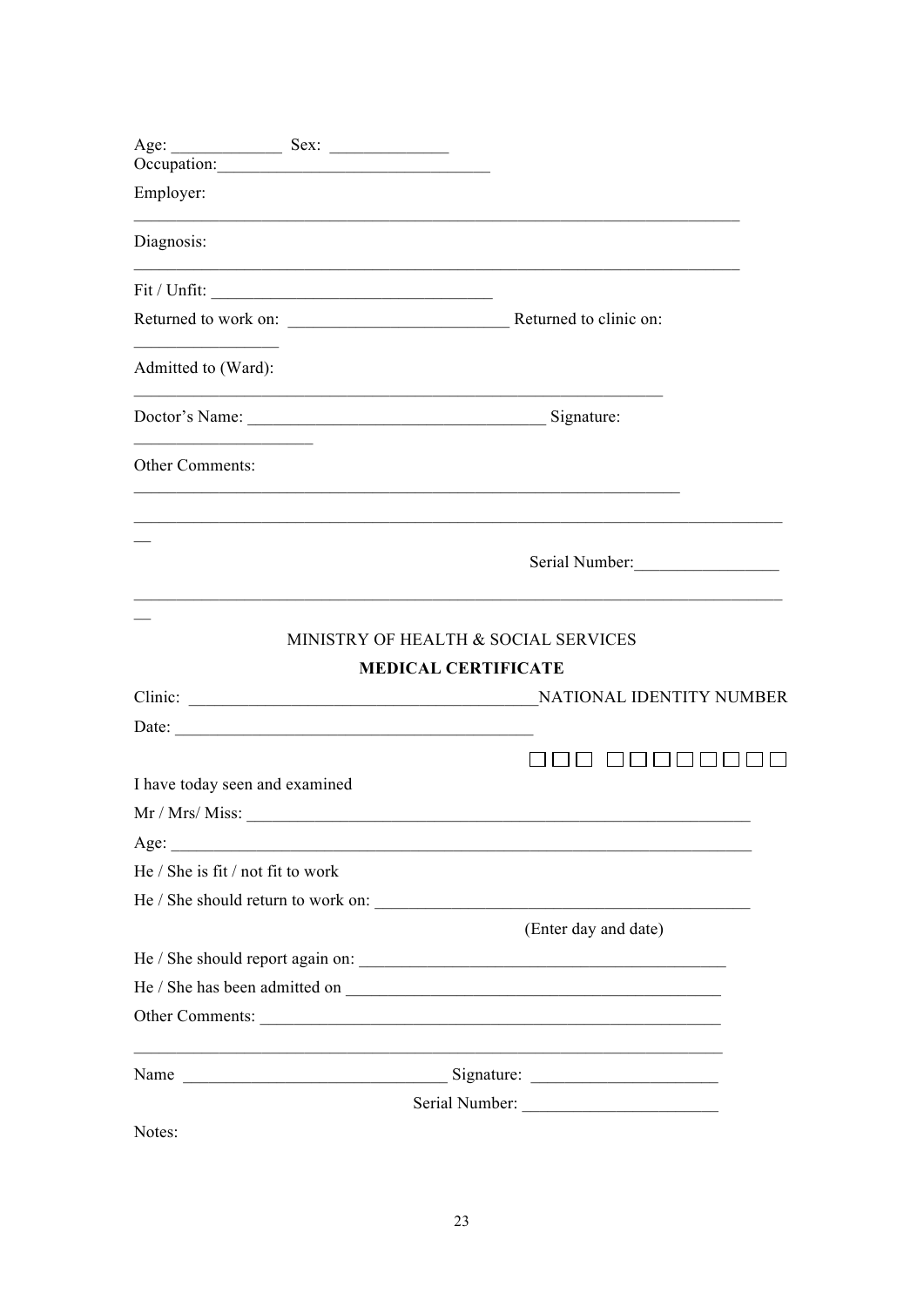- 1. The certificate shall be made out in ink and completed in full and signed by the medical practitioner who carried out the examination.
- 2. It shall give
	- (a) the date of the examination on which the certificate is based;
	- (b) an indication of the disease, disablement or injury by which the claimant is, in the medical practitioner's opinion, rendered incapable of work;
	- (c) the period for which, in the opinion of the medical practitioner, the claimant will be incapable of work;
	- (d) where the certificate is given by a medical practitioner other than a doctor of medicine, there shall also be given a concise statement of the symptoms noted at the time of the examination, and shall bear the signature of the certifying medical practitioner written after there have been entered on the certificate the details listed above; such certificate shall, in due course, be countersigned by a Government Medical Officer.

# $\frac{1}{2}$ **FORM 2**

#### **CERTIFICATE OF CONFINEMENT**

|                              |        | Full Name                                                              |        |
|------------------------------|--------|------------------------------------------------------------------------|--------|
| IONAL IDENTITY NUMBER        |        |                                                                        |        |
|                              |        |                                                                        |        |
|                              | (name) | (date)                                                                 |        |
| at                           |        |                                                                        |        |
| (time)                       |        |                                                                        | (other |
| address)                     |        |                                                                        |        |
|                              |        |                                                                        |        |
|                              |        | The confinement resulted in a live / still birth / multiple birth*/ of |        |
|                              |        |                                                                        |        |
|                              |        |                                                                        |        |
| * delete inappropriate items |        |                                                                        |        |

Notes:

- 1. The certificate shall be made our in ink and completed in full and signed by the medical practitioner attending the woman.
- 2. It shall state the date of the examination on which the certificate is bases and the date on which the certificate is given.

# **FORM 3**

 $\overline{\phantom{a}}$  , where  $\overline{\phantom{a}}$ 

# **CERTIFICATE OF EXPECTED CONFINEMENT**

Full Name ………………………….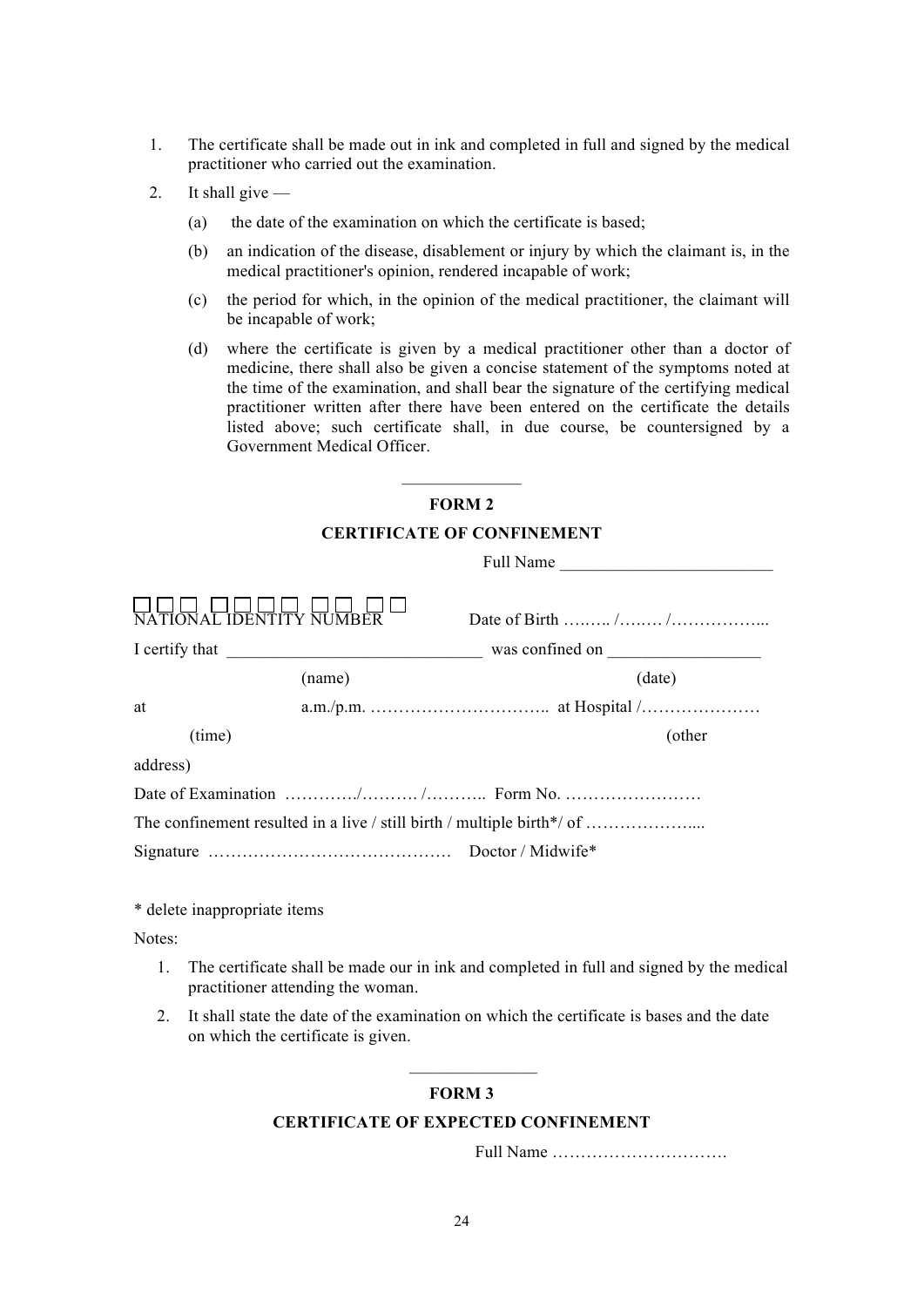# 000 00000000

NATIONAL IDENTITY NUMBER Date of Birth……. /…….. /………. I certify that in my opinion …………………………………………………will be confined

|                                                                                      | (name) | (date) |
|--------------------------------------------------------------------------------------|--------|--------|
| during the week commencing $\ldots \ldots \ldots \ldots \ldots \ldots \ldots \ldots$ |        |        |
|                                                                                      |        |        |
|                                                                                      |        |        |
|                                                                                      |        |        |

\* delete inappropriate items

Notes:

- 1. The certificate shall be made our in ink and completed in full and signed by the medical practitioner attending the woman.
- 2. It shall state the date of the examination on which the certificate is bases and the date on which the certificate is given.

# **FORM 4**

 $\frac{1}{2}$  ,  $\frac{1}{2}$  ,  $\frac{1}{2}$  ,  $\frac{1}{2}$  ,  $\frac{1}{2}$  ,  $\frac{1}{2}$  ,  $\frac{1}{2}$  ,  $\frac{1}{2}$  ,  $\frac{1}{2}$ 

# **REPORT BY THE MEDICAL BOARD**

# PART 1

# 000 00000000 NATIONAL IDENTITY NUMBER

- 1. Full Name of Claimant: \_\_\_\_\_\_\_\_\_\_\_\_\_\_\_\_\_\_\_\_\_\_\_\_\_\_\_\_\_\_\_\_\_\_\_\_\_\_\_\_\_\_\_\_\_\_
- 2. Date of Birth:
- 3. Name of Doctors on the Board and their Speciality: …………………… …………

CHAIRMAN

…………………… …………

MEMBER

…………………… …………

MEMBER

- 4. Date of Examination:
- 5. Precise statement of the disease, injury or disablement by which the claimant is, in the opinion of the board, rendered incapable or partially incapable of work : …………………………………………………………………………………….

…………………………………………………………………………………….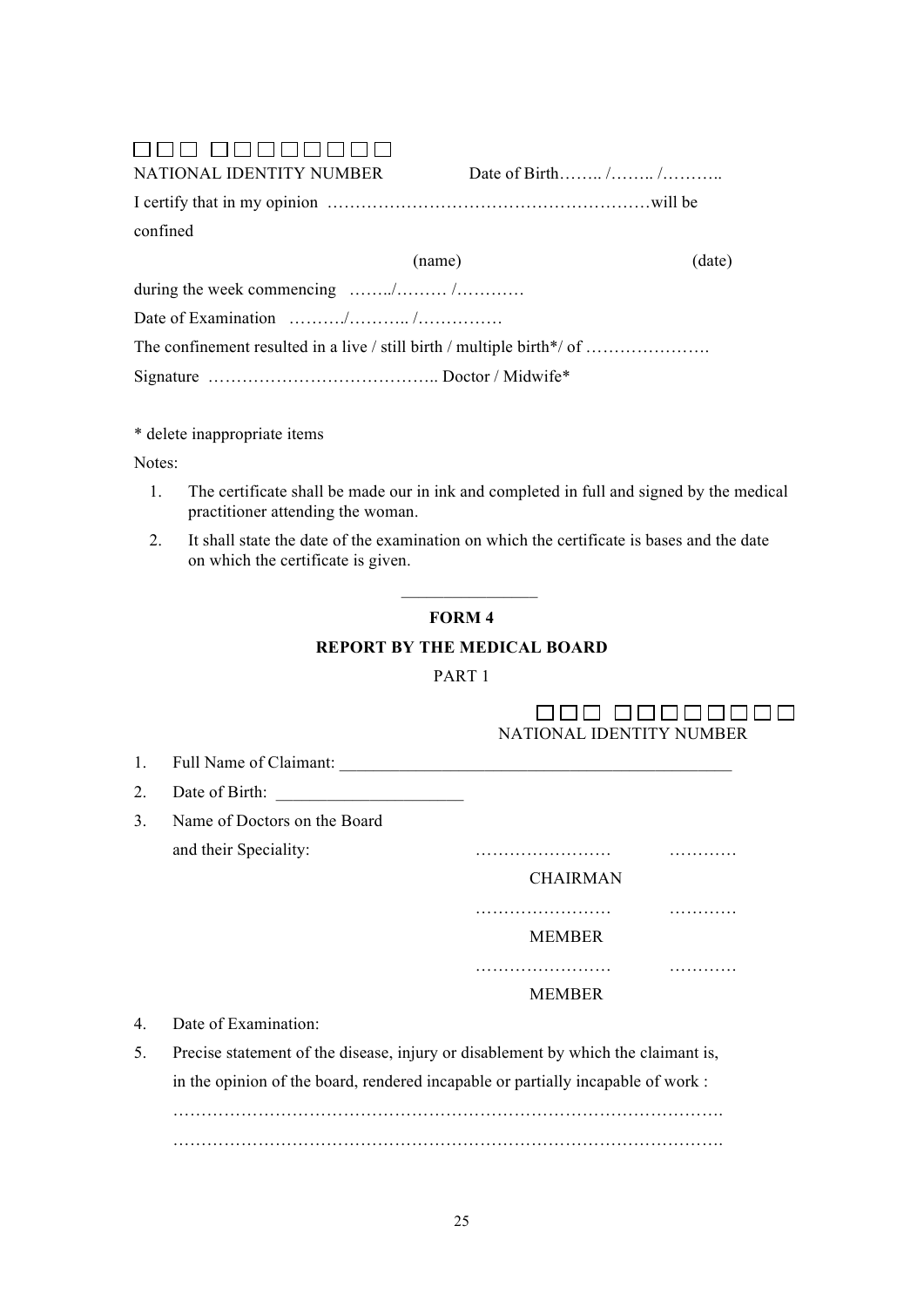…………………………………………………………………………………….

6. State date or approximate date from which the condition has existed or indicate the development :

……………………………………………………………………………………. ……………………………………………………………………………………. …………………………………………………………………………………….

7. Possible date for next Board examination required. No need to refer again.

Refer in ………………………months.

8. Has the claimant been examined by the Medical Board before? YES / NO

| If yes, please state : |  |
|------------------------|--|
|                        |  |
|                        |  |

# **PART II**

(This part may be copied to the claimant)

1. In the opinion of the Medical Board which examined Mr / Mrs / Miss ………. on …………………………………………the claimant is incapacitated to the

extent of  $\dots \dots \dots \dots \dots \dots \dots \dots$ %

2. He / She should be capable of working …………..

hours a week as a ………………………………

(state type of work that the applicant is capable of).

3. Date of next Medical Board examination if required …………………

Signed: …………………

# CHAIRMAN

YES / NO

Date: …………………..

# FORM 5

# **CERTIFICATE OF DEATH**

I ……………………………………………………………………………………….. (Name of Medical Practitioner) an authorised Medical Practitioner hereby certify that I attended \* did not attend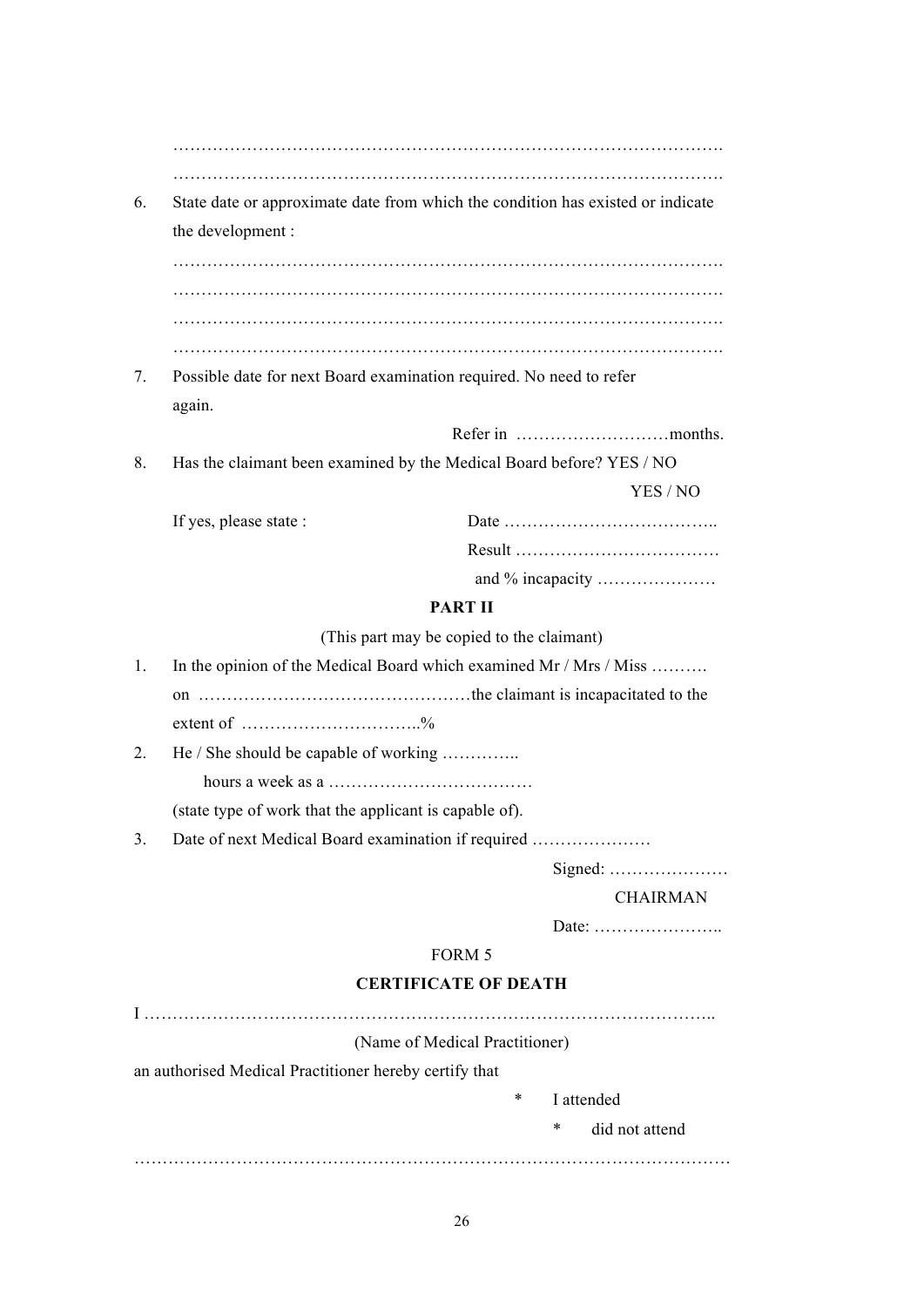| (Name of deceased)                                                 |  |
|--------------------------------------------------------------------|--|
|                                                                    |  |
|                                                                    |  |
|                                                                    |  |
| The causes of death were, to the best of my knowledge, as follows: |  |

| $\mathbf I$                          |               | <b>CAUSES OF DEATH</b>         |     | Approximate<br>interval<br>between onset<br>and death |
|--------------------------------------|---------------|--------------------------------|-----|-------------------------------------------------------|
| Disease or condition directly        |               |                                | (a) | .                                                     |
| leading to death *                   |               |                                |     | due to, or as a                                       |
| consequence of                       |               |                                |     |                                                       |
| Antecedent cause morbid              |               |                                | (b) | .                                                     |
| conditions, if any, giving rise      |               |                                |     | due to, or as a                                       |
| consequence of                       |               |                                |     |                                                       |
| to the above cause, stating          |               |                                |     |                                                       |
| the underlying condition last        |               |                                | (c) | .                                                     |
| $\mathbf{I}$                         |               |                                |     |                                                       |
| Other significant conditions         |               |                                |     |                                                       |
| contributing to death, but           |               |                                |     | .                                                     |
| not related to the disease or        |               |                                |     |                                                       |
| condition causing it                 |               |                                |     | .                                                     |
| * This does not mean the mode of     |               |                                |     |                                                       |
| dying, e.g. heart failure, asthenia, |               |                                |     |                                                       |
| etc. It means the disease, injury or |               |                                |     |                                                       |
| complication causing death           |               |                                |     |                                                       |
| * Body seen                          | } after death | * Case reported to Coroner     |     | * PM                                                  |
| performed                            |               |                                |     |                                                       |
| * Body not seen                      | ∤             | * Case not reported to Coroner |     |                                                       |
| * PM not performed                   |               |                                |     |                                                       |
|                                      |               | Signed:                        |     |                                                       |
|                                      |               | Date:                          |     |                                                       |

\* delete where inapplicable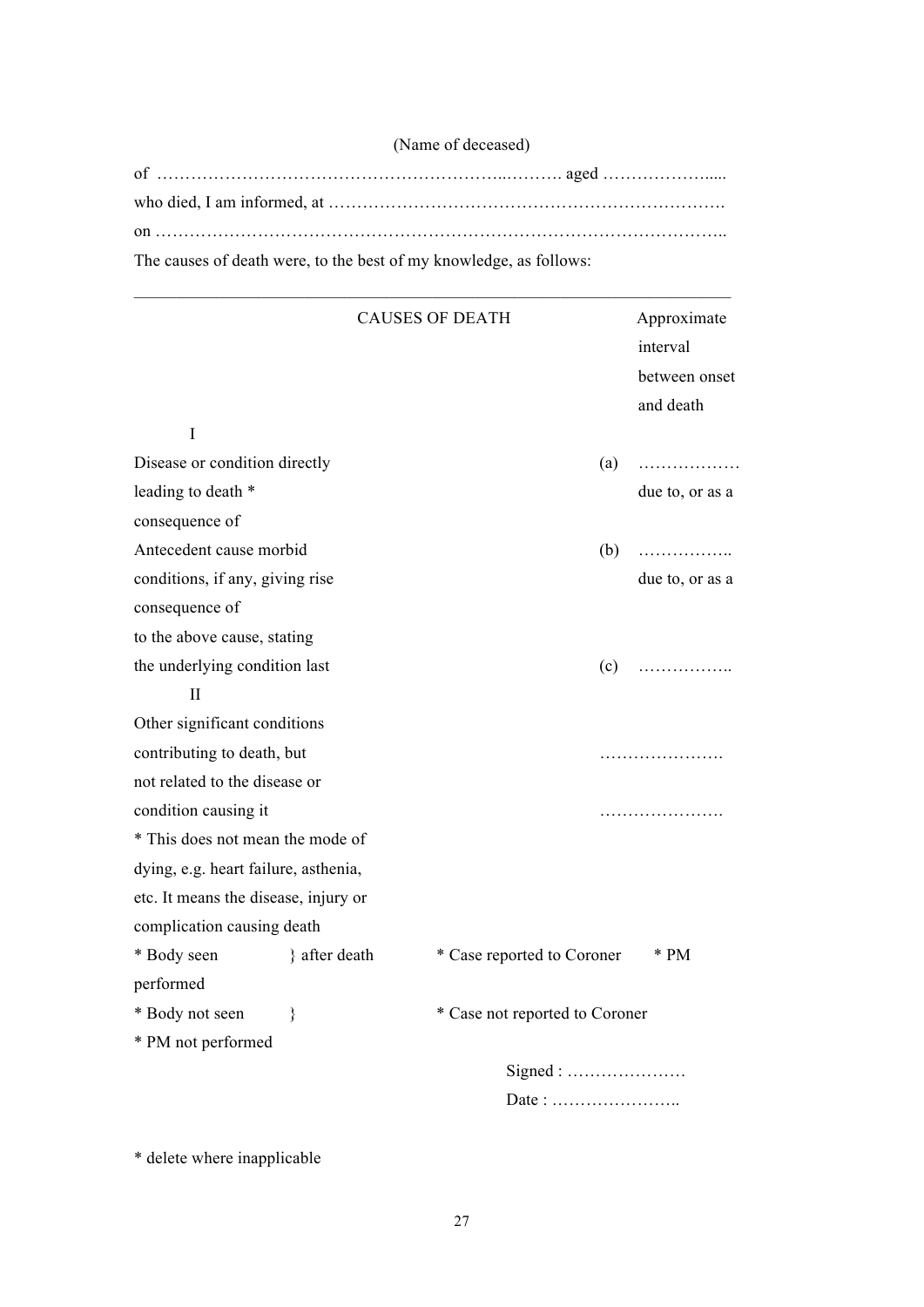Notes :

- 1. The certificate shall be made out in ink and completed in full and signed by the medical practitioner issuing the certificate.
- 2. It shall give a concise statement of the cause of death, the date and approximate time of death and the date on which the certificate is given.

|                                                                                | (Reverse of Certificate of Death)                                                   |
|--------------------------------------------------------------------------------|-------------------------------------------------------------------------------------|
| To be completed by next of kin / person responsible for funeral arrangements * |                                                                                     |
|                                                                                | NATIONAL IDENTITY NUMBER                                                            |
|                                                                                |                                                                                     |
|                                                                                |                                                                                     |
| (full name)                                                                    | (address)                                                                           |
| wish to claim a survivor's benefit as follows —                                |                                                                                     |
| <b>Funeral Benefit</b>                                                         |                                                                                     |
| Widow's Benefit                                                                |                                                                                     |
| <b>Widower's Pension</b>                                                       |                                                                                     |
| <b>Widowed Mother's Pension</b>                                                |                                                                                     |
| Widow's Pension                                                                |                                                                                     |
| Please tick the benefits you wish to claim and a form will be set to you.      |                                                                                     |
|                                                                                | Section $15(2)(a)$                                                                  |
|                                                                                | <b>Social Security (Retirement Age) Regulations, 2011</b>                           |
|                                                                                | [13th June 2011]                                                                    |
| 1.                                                                             | These Regulations may be cited as the Social Security (Retirement Age) Regulations, |

- 2011.
	- **2.** The retirement age for the purposes of the Social Security Act shall be
		- (a) 60 years, where a person who on the person's next birthday shall be 60 years of age notifies the Director in the form provided by the Director, not less than three months before attaining the age of 60 years of the person's intention to retire on attaining the age of 60 years; or
		- (b) 63 years, unless the person has already retired at the age of 60 years."
	- **3.** The Social Security (Retirement Age) Regulations 2010 is hereby revoked.

Section 25(3)

 $\frac{1}{2}$  ,  $\frac{1}{2}$  ,  $\frac{1}{2}$  ,  $\frac{1}{2}$  ,  $\frac{1}{2}$  ,  $\frac{1}{2}$  ,  $\frac{1}{2}$ 

# **Social Security (Board of Trustees) Regulations, 2011**

SI. 43 of 2011

*[27th June 2011]*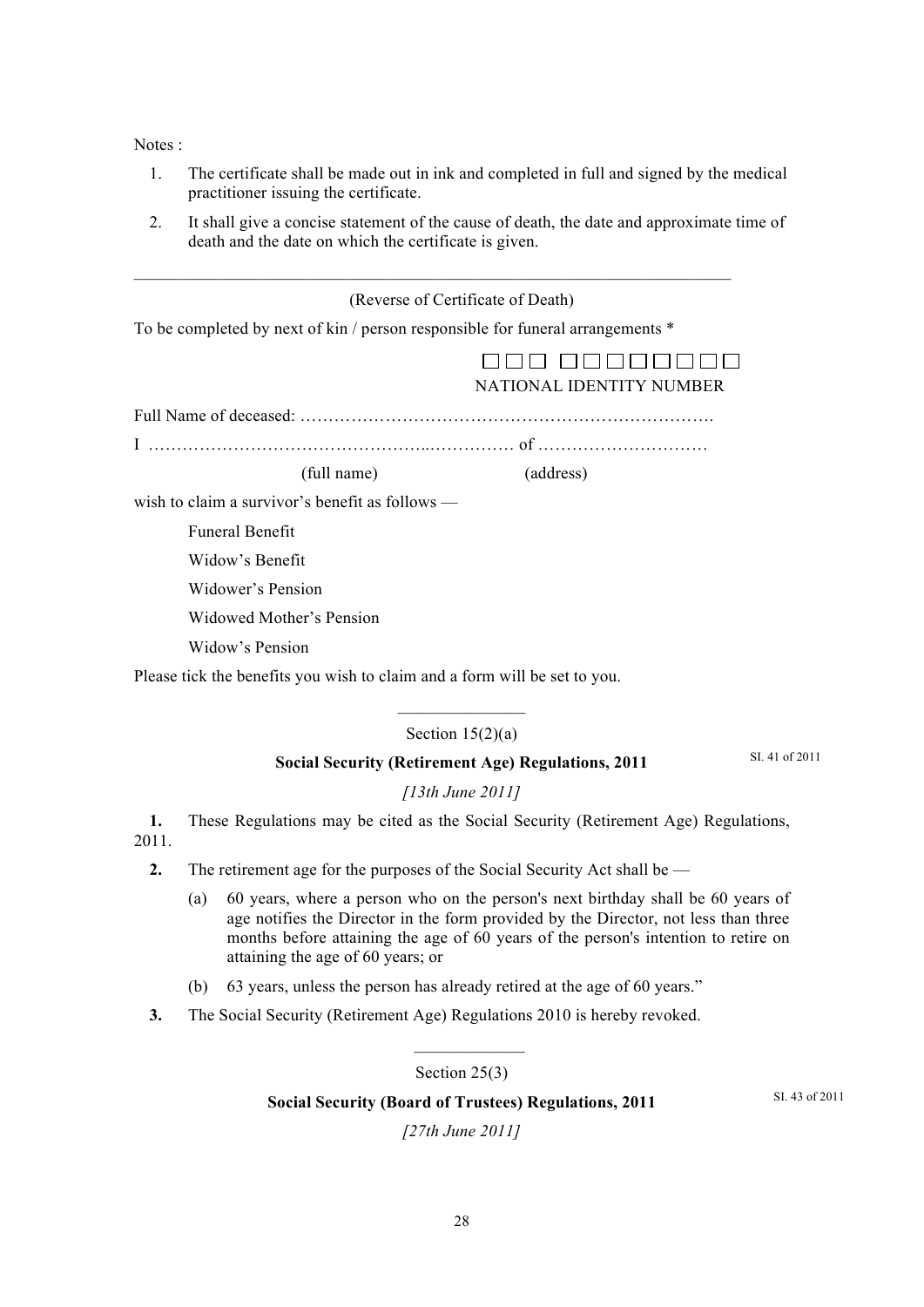**1.** These Regulations may be cited as the Social Security (Board of Trustees) Regulations, 2011 and shall come in operation on the date of their publication in the Official Gazette.

**2.** In these Regulations —

"Act" means the Social Security Act;

"Board" means the Board of Trustees established pursuant to section 25(2) of the Act;

"Chairperson" and "Vice-Chairperson" means the Chairperson and Vice-Chairperson of the Board appointed pursuant to regulation  $4(a)$  and (b) respectively;

"Chief Executive Officer" means the Chief Executive Officer of the Fund referred to under section 28(2) of the Act;

"Fund" means the Social Security Fund referred to under section 25 of the Act;

"Members" mean Members of the Board;

"month" means a calendar month:

"Minister" means the Minister responsible for Finance and Trade;

- **3.** The duties of the Board are to
	- (a) ensure the proper administration of the assets and investments of the Fund;
	- (b) approve and review investment decisions of the Fund;
	- (c) advise the Chief Executive Officer on the proper administration of the assets and investments of the Fund;
	- (d) provide yearly reports to the Minister on the administration of the Fund and any other reports that the Minister may require; and
	- (e) perform such other duties relating to the efficient governance of the investment portfolio and the preservation of the assets of the Fund as the Minister may, from time to time confer upon it.
- **4.** (1) The Board shall consist of the following Members—
	- (a) a Chairperson;
	- (b) a Vice-Chairperson, who shall be a representative of the Ministry responsible for Finance;
	- (c) a representative of the financial sector; and
	- (d) three representatives of employers in the private sector.

(2) The Members shall be appointed by the Minister, on such terms and conditions, for a period of three years and are eligible for re-appointment.

**5.** The Board may appoint such committees as may be necessary, on terms and conditions as the Board may think fit, for the efficient governance of the investment portfolio and the preservation of the assets of the Fund:

Provided that all or a majority of the members of each committee shall be Members and a member of any such committee who is not a Member shall have only the right to attend meetings of the committee and take part in the proceedings thereof, but shall not have the right to vote.

**6.** (1) A person shall not be eligible for appointment as a Member if the person —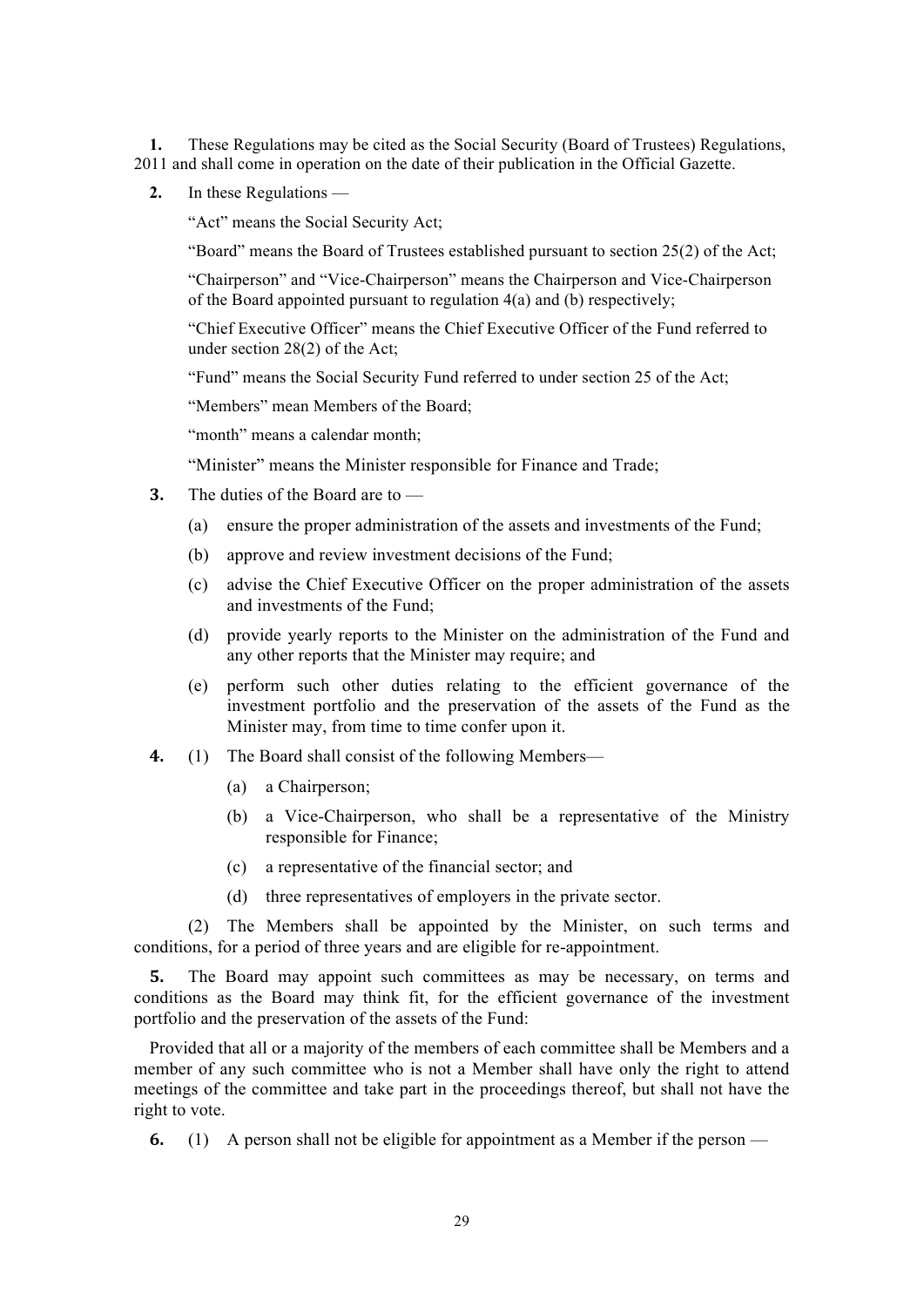- (a) has been convicted of an offence and sentenced to a term of imprisonment of three months or more;
- (b) is adjudged an insolvent; or
- (c) is unable to continue in office by reason of infirmity of body or mind.
- (2) The Minister shall remove a Member from the Board if the Member
	- (a) ceases to satisfy the conditions of eligibility for appointment under subregulation (1); or
	- (b) is absent, from three consecutive meetings of the Board without permission;

(3) A Member may resign from the Board by giving three months notice in writing to the Minister.

**7.** (1) The Board shall meet at such intervals as it may determine provided that at least twelve meetings shall be held in a year.

(2) The Chairperson may by written notice convene a special meeting of the Board for any purpose specified in the notice.

(3) The quorum at any meeting of the Board shall be six.

(4) The Chief Executive Officer shall attend all meetings of the Board but shall not vote.

(5) The Chairperson, or in his or her absence the Vice-Chairperson, shall preside at all meetings of the Board.

(6) Decisions of the Board shall be taken by the vote of a simple majority of the Members present and voting at any meeting, and in the event of equality of votes the Chairperson, or in his absence the Vice-Chairperson, shall have a casting vote.

(7) A decision or the proceeding of the Board shall not be invalidated by reason of a vacancy among the Members or a defect in the appointment of a Member.

(8) The proceedings of the Board shall be confidential unless the Board decides otherwise.

**8.** (1) The Chairperson shall appoint a secretary who in addition to the duties of secretary shall be assigned other duties.

(2) The Board may appoint such other officers or employees as may be necessary.

(3) The employment of the secretary, officers or employees of the Board shall be subject to the same terms and conditions of employment in the public service.

**9.** (1) The Board shall maintain proper accounts and other records and shall prepare in respect of each financial year a statement of accounts.

(2) The accounts of the Board shall be audited by the Auditor General in accordance with Article 58 of the Constitution.

**10.** (1) Where a member of the Board or a close relative of a member, has, or intends to acquire, a direct or indirect personal interest in a matter coming up for decision by the Board, that member shall —